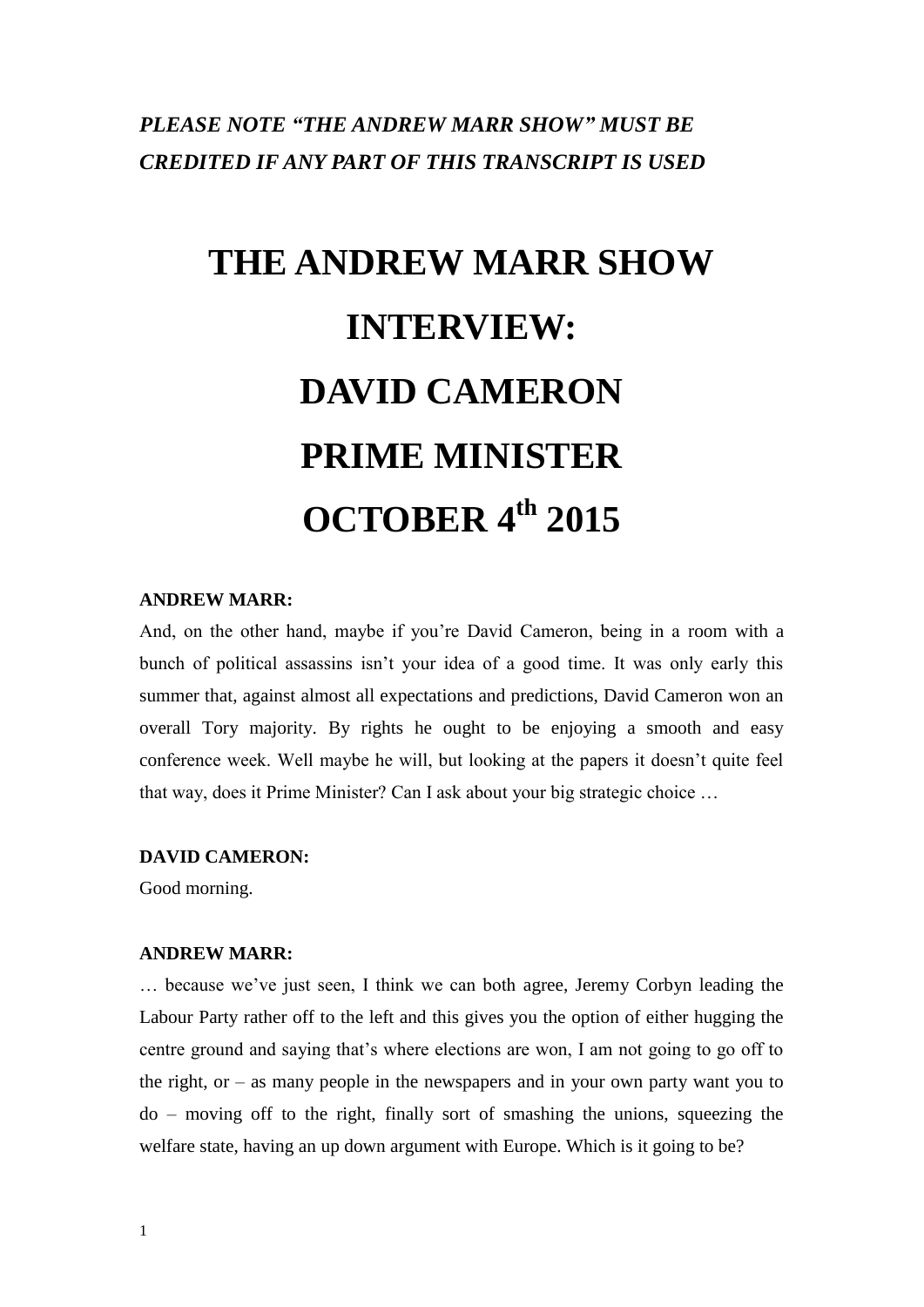We will be absolutely anchored in the common ground of British politics. We were given an instruction to deliver by the British people security at every stage in your life – securing good jobs, apprenticeships, cutting people's taxes, making sure there was childcare there for people. We're going to deliver on those things. So as others are losing their heads and lurching off, we will be absolutely in the common ground delivering for the working people of Britain.

#### **ANDREW MARR:**

And if you do deliver for the working people of Britain, do you think you can finally kill off the Labour Party as a serious national force?

#### **DAVID CAMERON:**

We're not in control of what happens to the Labour Party. It seems they have, as I put it, run off to the hills. We're in control of what we do. And there'll be no complacency or back slapping here this week. Maybe a little bit of mild celebration of the election, but the main thing is going to be about delivering people … delivering for people the things that we promised. And if you look at the things we're announcing this week – you know for instance saying we want a seven day NHS because your children don't get ill between 9 to 5 on a Monday to Friday, delivering (as the Chancellor was talking about over the weekend) leave for grandparents to help out with their grandchildren, paid leave from work – these are things that really help people who work hard, who want to do the right thing by their children and by our country. That's what we're going to be talking about.

#### **ANDREW MARR:**

Getting a seven day NHS, 24 hour a day NHS when money is so tight is very, very difficult. Junior hospital doctors are absolutely irate about the imposed changes to their working conditions, which will mean for most of them an effective pay cut.

## **DAVID CAMERON:**

Well I don't accept that. We want a contract that helps junior doctors. But, first of all, you know we made a very big choice as a government. In our manifesto we said that we are going to have to make difficult decisions elsewhere, but the NHS will not just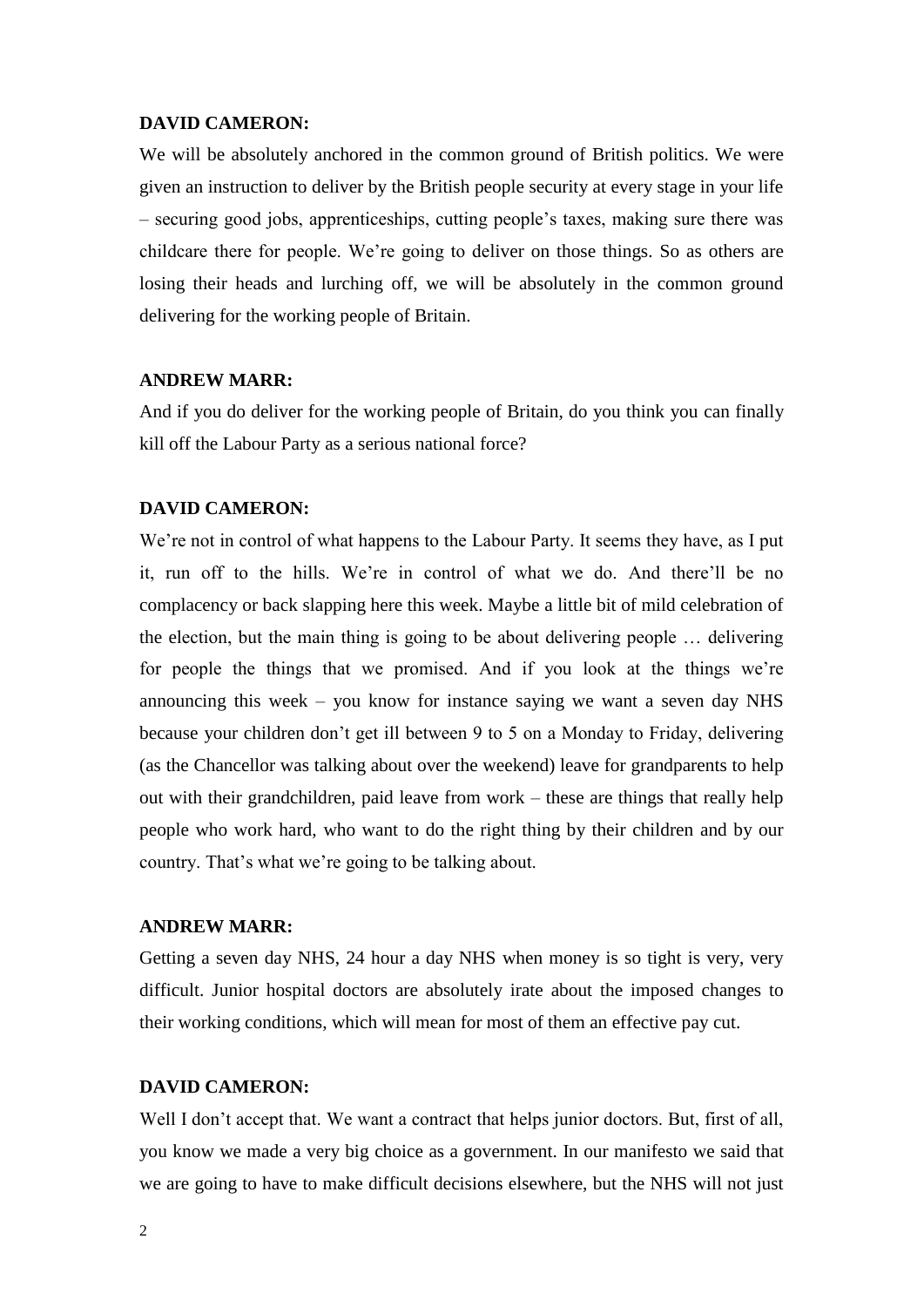be protected; it's getting an extra £10 billion of money during this parliament over and above inflation and that enables us to meet some really clear goals. And I think a seven day NHS is a really exciting prospect because, as I say, you know parents and people in our country want to access the NHS on a seven day basis. Let me be clear, this doesn't mean that all staff in the NHS have to work every seven days. It just means

#### **ANDREW MARR:**

*(over)* It just means rescheduling it.

#### **DAVID CAMERON:**

… the services are available. So I can announce today that we will be publishing a new GP contract to get rid of the box ticking and the form filling and to focus squarely …

## **ANDREW MARR:**

*(over)* Because the old one had a lot of criticisms attached to it. They weren't happy with it.

#### **DAVID CAMERON:**

Well that's right, I don't think anyone was happy with it. So this new contract will really focus on making sure that people in our country can get access to a GP on a seven day a week basis, 8 in the morning till 8 in the evening. That's what we want to see. Already, because of the steps we've taken, around a third of people are accessing the NHS on that basis by next year, but we want it for everybody, and that new GP contract will help to deliver that. But you know a seven day NHS is not just about GPs. It's also about our hospitals because the fact is there are about 11,000 excess deaths because we don't work properly at the weekend and we …

#### **ANDREW MARR:**

*(over)* That is when people die, it's true.

#### **DAVID CAMERON:**

Yeah and we know … we know we can fix it. Just down the road from here is the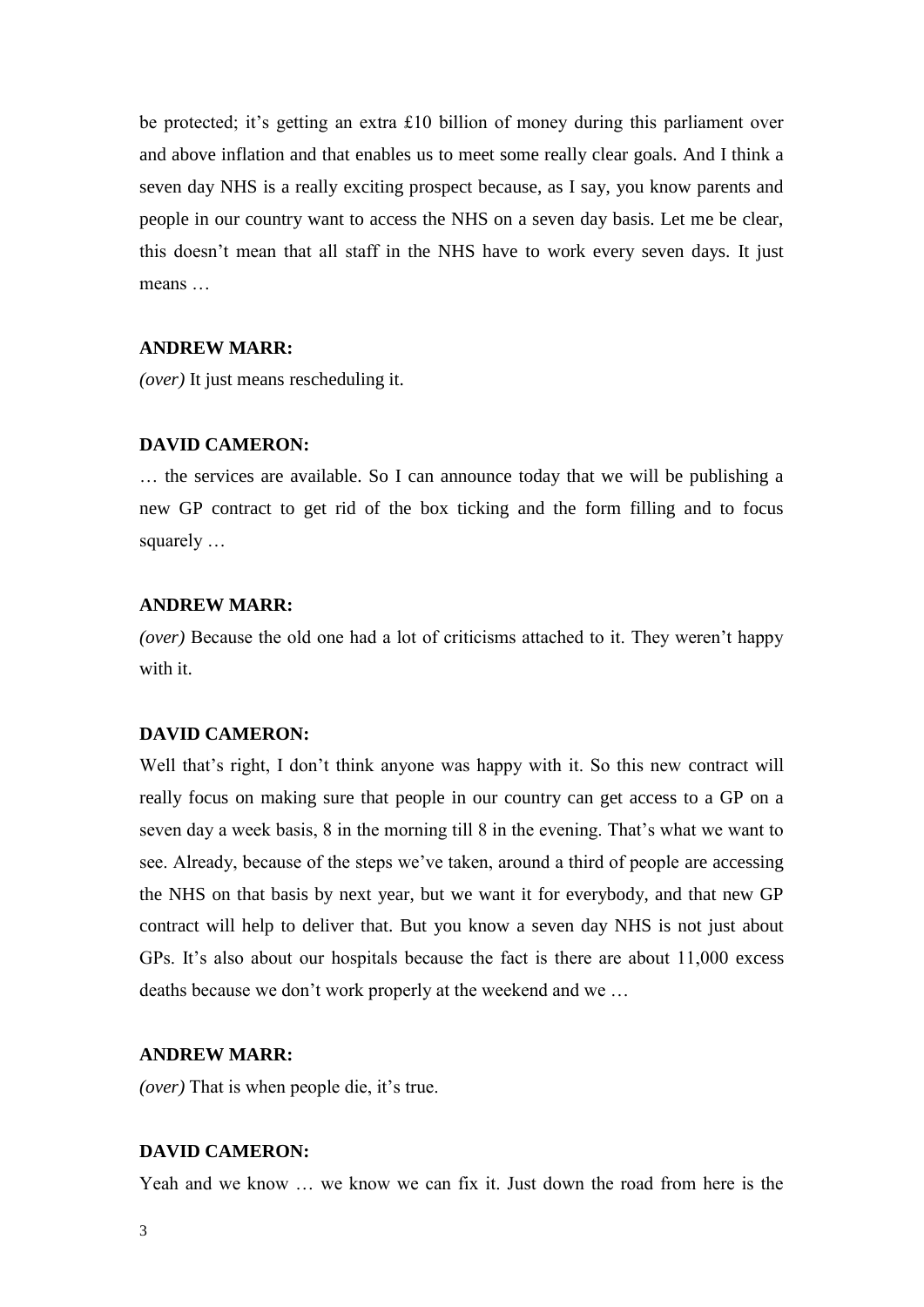Salford Royal Hospital. They work on a seven day basis. You can have cancer scans, you can have operations on a seven day basis. So we want to see that in every hospital.

## **ANDREW MARR:**

Okay. Let me move onto another great controversy here, which is tax credits because you've used the phrase "working people" a lot. Frank Field's talked about "the strivers". This new proposal on tax credits is going to mean that just before Christmas 3 million of the poorest, hardworking families, the people who go out properly every morning and see their neighbours' blinds down and so forth and get buses and do cleaning jobs in hospitals and offices and so forth, they are going to have a huge cut in their income - £1500 or so …

## **DAVID CAMERON:**

*(over)* Well what we're going to see …

## **ANDREW MARR:**

*(over)* … and they're going to get that news just before Christmas.

#### **DAVID CAMERON:**

What we're doing is we're actually increasing the income of hardworking people because of course introducing the national living wage – and this is important, let me just finish this point, I'll answer the point on tax credits – you know that will mean effectively a £20 a week pay rise next year for the lowest paid people in our country. And the bigger picture here is …

## **ANDREW MARR:**

*(over)* I'm sorry to butt in.

### **DAVID CAMERON:**

Yeah.

## **ANDREW MARR:**

The Institute for Fiscal Studies says it is arithmetically impossible for that to make up the cut in tax credits that you're proposing.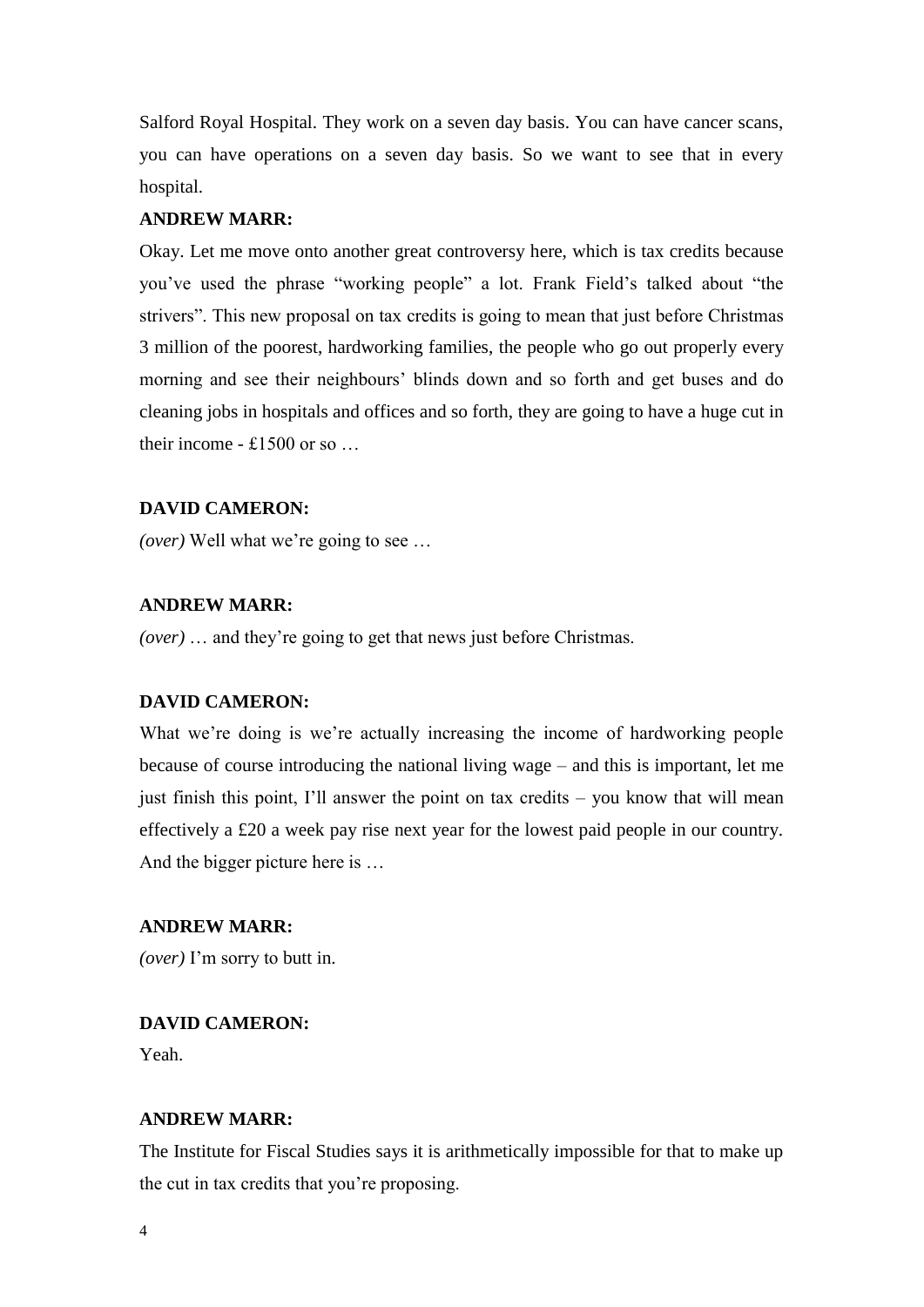Well actually that's not right. If you take a family where someone is on minimum wage, when you take into account all the things we're changing in tax, in the national living wage and tax credits, that family will be better off – not least because you've got the national living wage and we're also cutting tax, so you can earn £11,000 before you start paying any tax at all.

#### **ANDREW MARR:**

Okay, this is incredibly important …

## **DAVID CAMERON:**

Yes.

## **ANDREW MARR:**

… because a lot of people watching will be in this situation. Are you saying that people will not just before Christmas be getting envelopes saying you're going to lose £1500 out of your tax credits?

#### **DAVID CAMERON:**

*(over)* No of course we are making some changes to tax credits and there's an important big picture here, which is you know we're moving from an economy where you had low pay, high tax and high welfare – we're moving away from that towards an economy where you have higher pay, lower tax and lower welfare. And you know if you look at the tax credit system, it wasn't working. When I became Prime Minister 9 out of 10 families were getting tax credits, including Members of Parliament. So you know it was helping families right up the income scale.

## **ANDREW MARR:**

Okay.

## **DAVID CAMERON:**

And you know one more figure because I think this does help. If you look at the last 12 years before I became Prime Minister, the tax credit system went from costing 6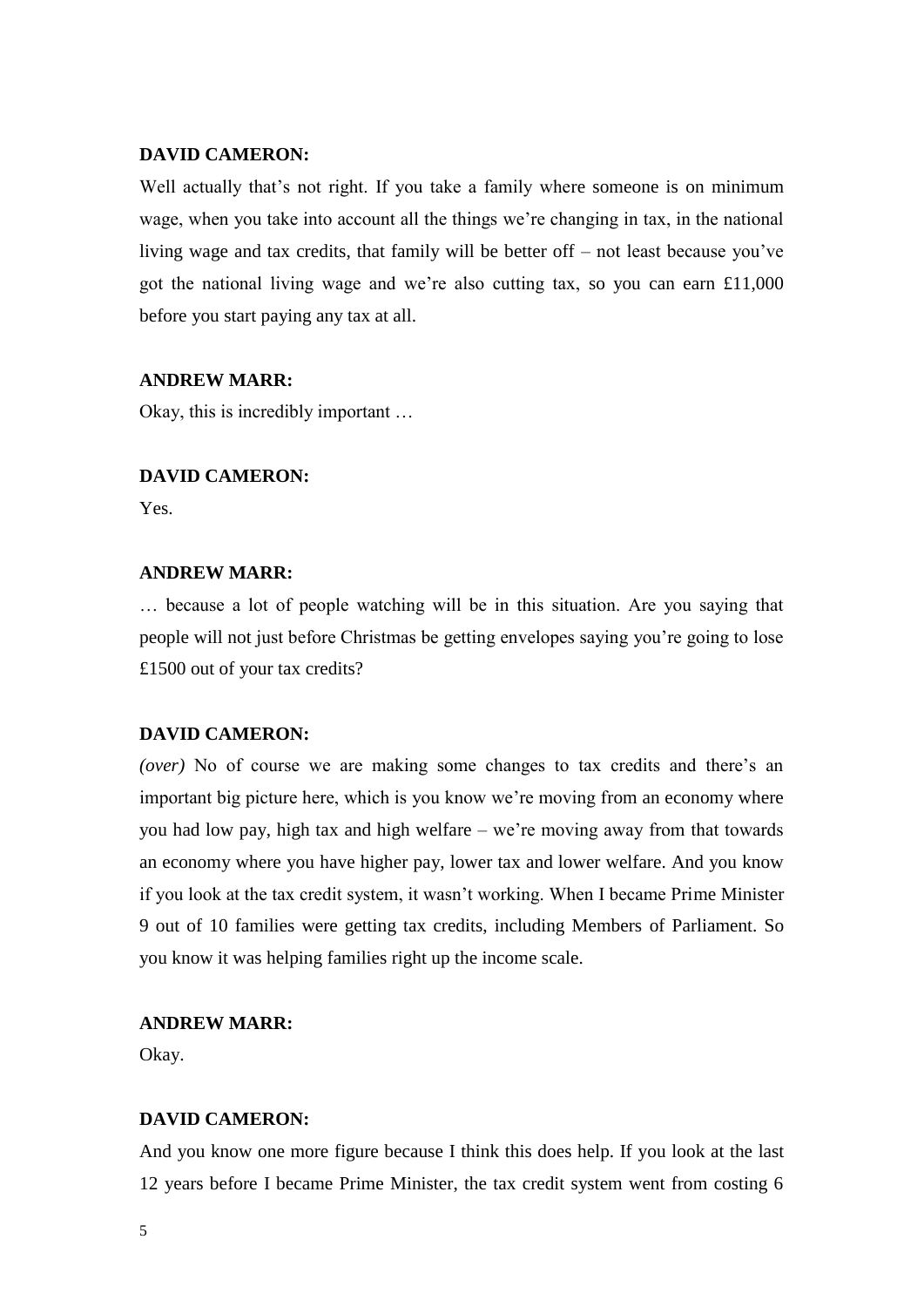billion to costing almost 30 billion but in-work poverty actually went up. It didn't work – taking …

## **ANDREW MARR:**

Alright.

## **DAVID CAMERON:**

... you know having low pay, taking money off people and giving it back to them in tax credit. Much better to let people earn more, keep more of their hard earned money.

#### **ANDREW MARR:**

So why is it that somebody like David Willetts, who's been a kind of philosopher king in the Tory Party for a long time, says this is heading to be an absolute disaster, it's going to be like Gordon Brown and the 10p tax cut … tax rate cut and so forth, it's something that is going to be a big problem? Boris Johnson's very worried about it. A lot of your own Conservative MPs are worried about the effect, particularly right at the bottom. Frank Field has given you a proposal to mitigate, to soften the damage right at the bottom. Are you prepared to look at that at least?

#### **DAVID CAMERON:**

Well I always look at everything, but we've had the vote in parliament on tax credits and I think people do respect this argument that the national living wage - a 50p increase next year, so a £20 a week pay rise, rising to £9 by the end of this parliament – that is a very significant change that really helps to make work pay rather than a tax credit system that recycles money back to people.

#### **ANDREW MARR:**

Yeah. I can see the big picture looking ahead and so forth, but for those families who get those letters it's going to be a very miserable Christmas. Do you accept that?

## **DAVID CAMERON:**

Well obviously I accept that we are making changes to tax credits. We're protecting the lowest paid people with the child tax credit and what goes with it, but we're moving to an economy where you get paid more and where you pay less in tax rather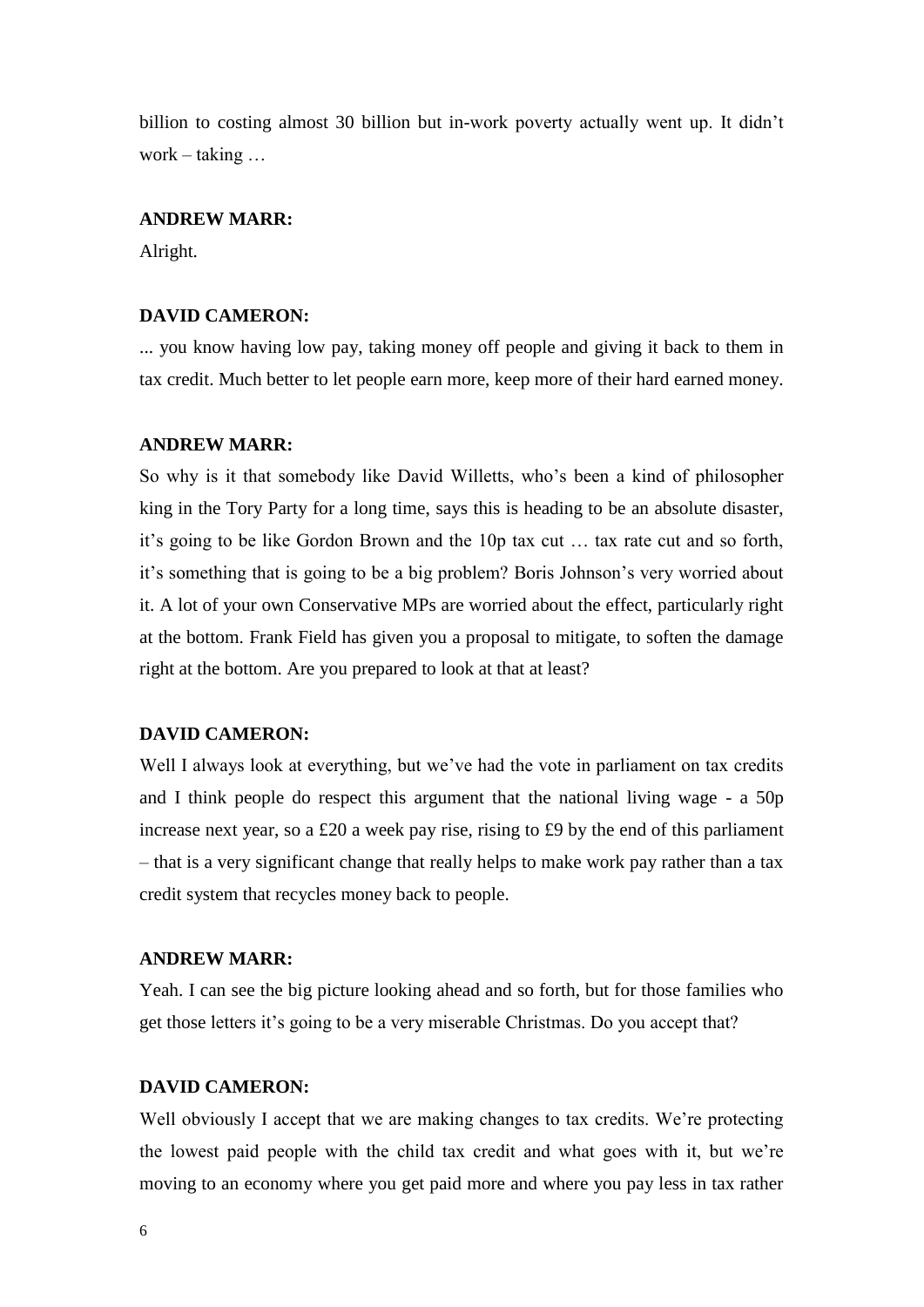than paying more in tax and getting the money back in tax credits. And that is a better system. And also there's another …

## **ANDREW MARR:**

*(over)* Do you have some sympathy for those people who are going to …

## **DAVID CAMERON:**

*(over)* Well of course. We've as a country had to make difficult decisions in order to get rid of what was the biggest budget deficit almost anywhere in the world. And of course if you don't tackle excessive welfare and make reductions there, you have to either put up people's taxes or cut the NHS or cut education, which I don't want to do. So that's why we went into the election saying …

#### **ANDREW MARR:**

*(over)* I can see the difficulties, but final question on this.

## **DAVID CAMERON:**

Yeah.

## **ANDREW MARR:**

At the time of the Autumn Statement, will you have another look at this issue?

#### **DAVID CAMERON:**

No, we …

## **ANDREW MARR:**

*(over)* No, okay.

### **DAVID CAMERON:**

… we think the changes we put forward are right and they come with higher pay and lower taxes.

#### **ANDREW MARR:**

Right. Let me move on to what Len McCluskey was saying. I don't know if you saw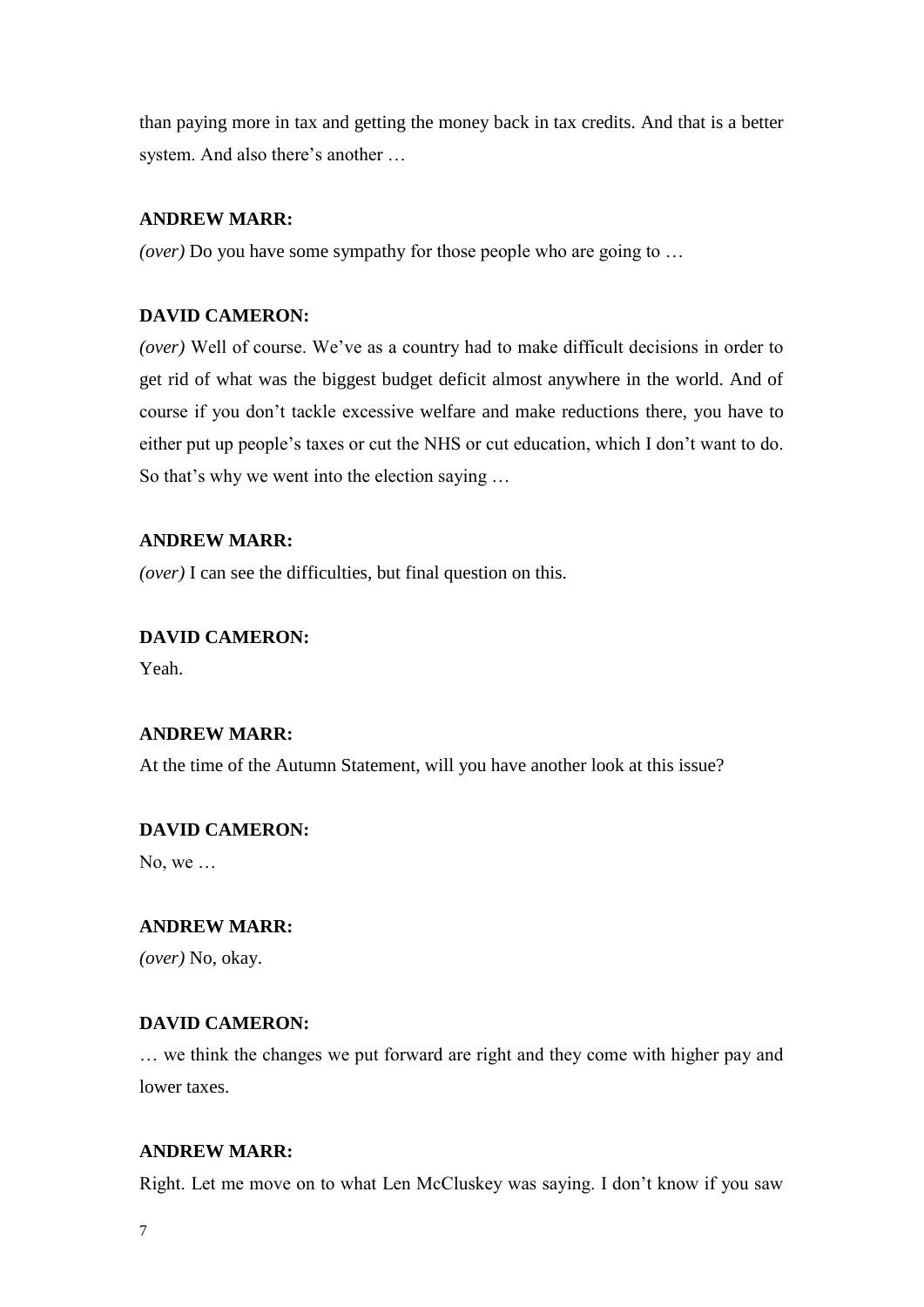him a little earlier on. He's written you a letter saying if you're prepared to work with the unions to allow more electronic … secure electronic balloting at the workplace, he in return, they will accept the 40 per cent and the 50 per cent thresholds in your trade union bill. To a lot of people that will seem like quite a good deal.

## **DAVID CAMERON:**

Well I thought what was interesting about the interview is the trade unions accepting that these thresholds are right – that you shouldn't have damaging strikes that close schools or shut hospitals or stop underground systems working. You shouldn't have those things without a proper turnout of voters.

## **ANDREW MARR:**

So what's the problem with modern electronic voting?

## **DAVID CAMERON:**

Well I think the Speaker of the House of Commons did actually put together a commission to look at electronic voting and the conclusion of that commission was that it wasn't safe from fraud, so I think there are problems with that approach. And frankly if you're going …

#### **ANDREW MARR:**

*(over)* Are you prepared to talk to Len McCluskey about this?

#### **DAVID CAMERON:**

*(over)* Look I have the TUC …

#### **ANDREW MARR:**

*(over)* You've never met him.

#### **DAVID CAMERON:**

*(over)* … the TUC do come into my office from time to time and I've had meetings with them, so always happy to talk to people about things.

## **ANDREW MARR:**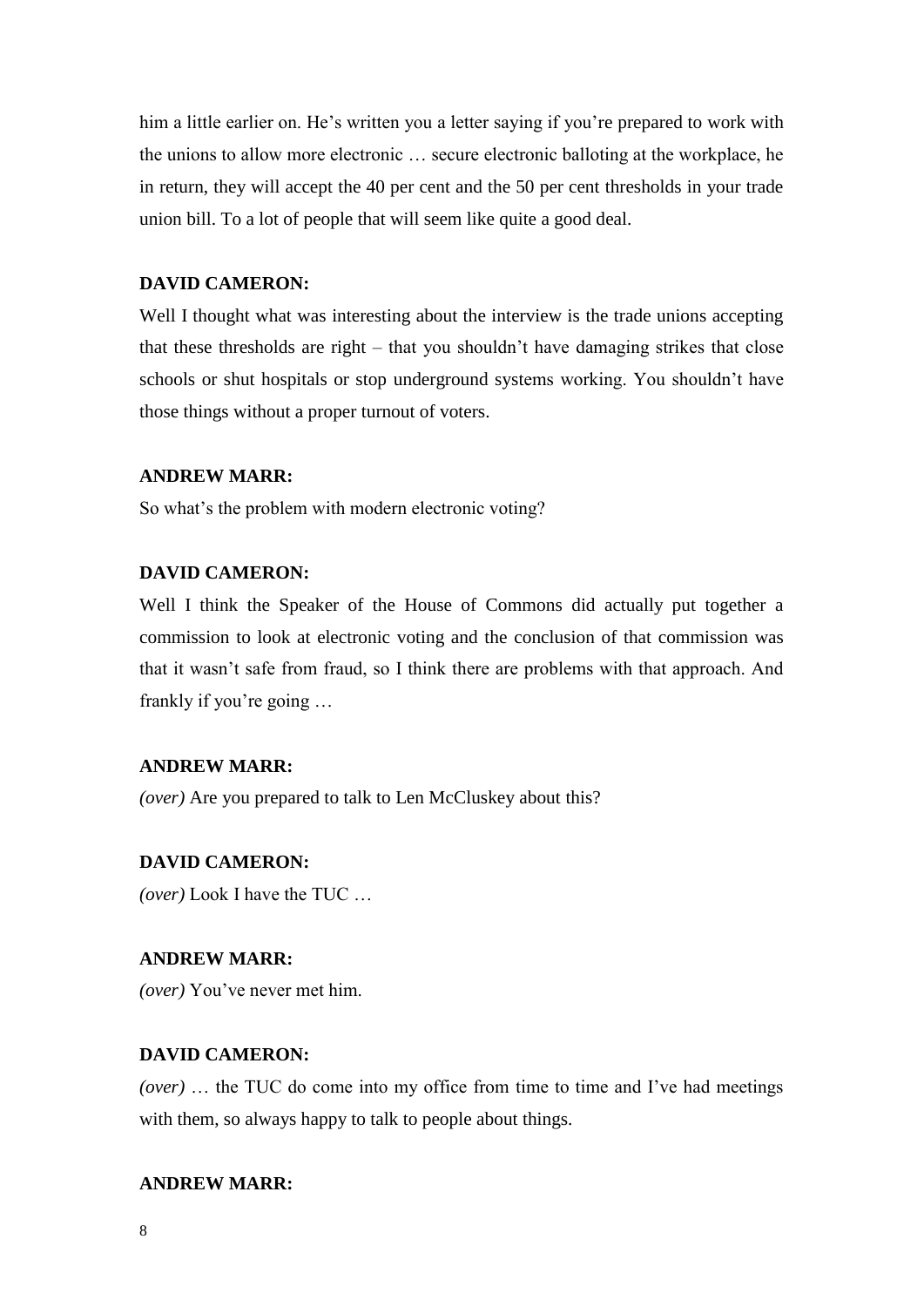*(over)* But here is Britain's most influential trade unionist and the two of you have never met. That's a bit odd, isn't it?

## **DAVID CAMERON:**

*(over)* Well, as I say, I've met the TU… *(Marr over/inaudible)* Well I met … The TUC have been into my office, so they can … you know they can bring who they like frankly.

#### **ANDREW MARR:**

Okay.

## **DAVID CAMERON:**

But the point I'd make is: is it really too much to ask someone who's going to go on strike, who's going to disrupt people's children's school to fill in a ballot paper to do that? So the …

## **ANDREW MARR:**

*(over)* Certainly not, but what about the armband?

## **DAVID CAMERON:**

*(over)* … the thresholds are right and they've now conceded the thresholds.

## **ANDREW MARR:**

What about making everybody wear an armband and making them give two weeks' notice to the government of everything they're going to say on Facebook and social media? That seems a little bit, if I may say so, vindictive.

#### **DAVID CAMERON:**

Well all these measures in the legislation can be discussed as they go through parliament. The heart of the legislation is thresholds, so that you can't have strikes that are based on a ballot sometimes years before the actual strike takes place based on very low turnouts. That's the heart of the bill. That's what's being proposed. A lot of the other stuff you read frankly is not actually in the bill.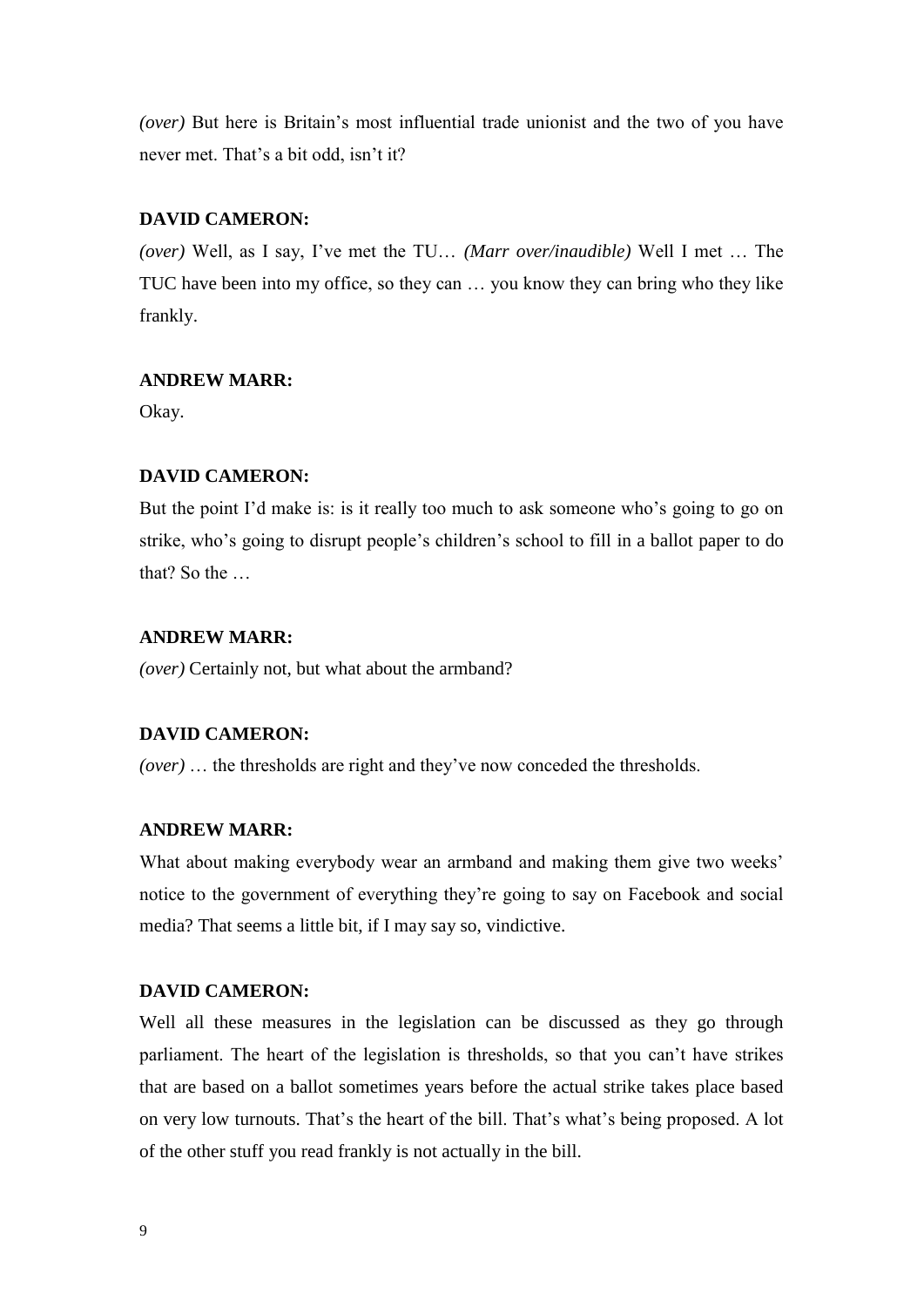#### **ANDREW MARR**

There's a lot in the newspapers this morning about Europe suggesting that if you don't get what you want in the negotiations, you would after all be prepared to lead this country out of the EU. Is that right?

## **DAVID CAMERON:**

Well I've always said if I don't get what I want, then I rule nothing out, and I think ...

#### **ANDREW MARR:**

*(over)* Including leading Britain out of the EU yourself?

## **DAVID CAMERON:**

Well ruling nothing out means ruling nothing out. It's as simple as that. But I'm confident we will get what we need. And you know what I want is what the British people want, which is to recognise there are benefits of being in Europe. We're a trading nation. We also get … you know we get Europe to do good things like put sanctions on Iran, like stand up to Russia over Ukraine. You know our strength in Europe helps to get things done. But there are things we need to change. You know we don't want ever closer union, we don't want to be part of an ever growing political union, so let's rule that out. You know we need Europe to be part of the answer to our competitiveness, not a threat to it, so let's sort that out. Let's sort out the welfare issues, you know. So these things, you know the things I'm aiming for, I believe I can achieve. I think they really matter. They actually take away the grievances rightly that we've got about Europe, sort those out and then we can recommend staying in a reformed Europe. But, as I say, if I don't get what I want …

## **ANDREW MARR:**

*(over)* Best of both worlds, I can see that.

#### **DAVID CAMERON:**

Best of both worlds. I mean the border issue is a classic one. You know we have not taken down our border controls. Others in Europe have. I think we have the best of both worlds – being able to access that single market but we didn't give up our border controls. Nor should we.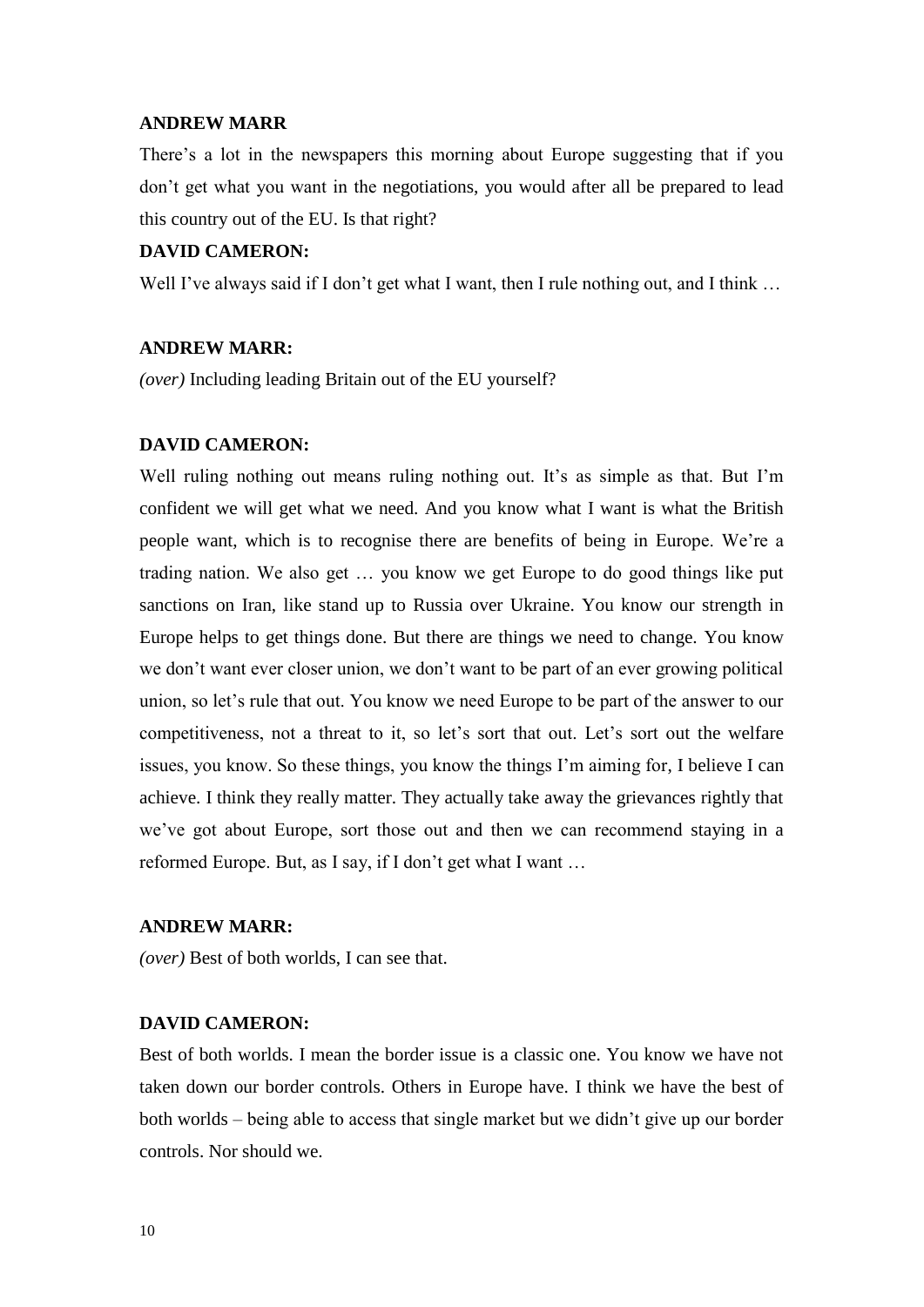## **ANDREW MARR:**

And yet there is a pervasive sense, a very interesting leader in The Times this week, that we are drifting towards the exit door; that we're not hearing from you and other leading Conservatives really powerful, pro-EU speeches. Meanwhile the anti-EU lobby is organising, very, very effectively launching next week big figures like Nigel Lawson coming out …

## **DAVID CAMERON:**

Yeah.

## **ANDREW MARR:**

… that somehow bit by bit, almost without meaning to, you're going to take us out of Europe.

## **DAVID CAMERON:**

No I understand that frustration and it's partly because, look, I'm involved in a negotiation. I'm trying to get for Britain the things that we need, and obviously once I've got them then I will turn around and make the case for staying in a reformed Europe. But right now I'm fighting to get these things …

## **ANDREW MARR:**

Right.

## **DAVID CAMERON:**

… and I can't guarantee I will get them.

## **ANDREW MARR:**

Okay without going into the thicket of the negotiations, Lord Lawson said that if we could have a situation where national parliaments had a veto again, if we had a situation where EU law was not supreme over British law, he wouldn't necessarily be in the position he's in. Do you agree with him about those issues?

## **DAVID CAMERON:**

Well I think I would amend those slightly and say look where parliaments in Europe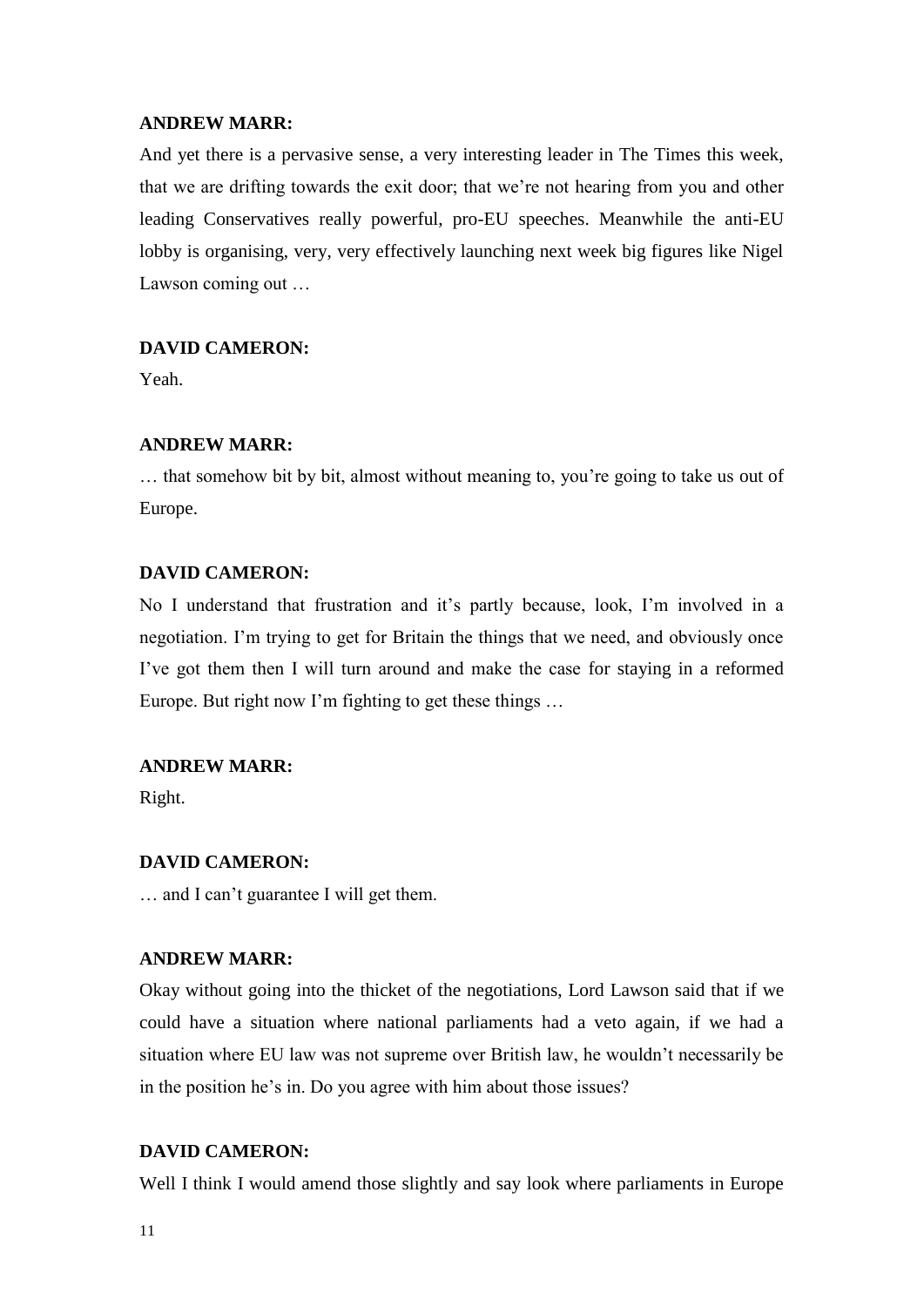get together and want to block a proposal, yes that should be possible. That's one of the things that we are aiming for. I think that's important. I think in terms of borders, being able to keep the border controls that we have, being able to make sure that our welfare system, you have to work in it and pay into it before you get out of it, I think these are important. The issue of child benefit – that you shouldn't be able to you know come and work here, leave your children in another European country and get British levels of child benefit. These are the sorts of things I'm going to fix.

#### **ANDREW MARR:**

But you need some … you need some big, substantial, substantive changes. Owen Paterson says that what you're looking for at the moment is pathetic and puny and weak.

#### **DAVID CAMERON:**

Well there are some people who want to leave the EU, and I suspect in Owen's case have probably always wanted to leave the EU, and there's nothing I'm going to bring back that will satisfy those people.

#### **ANDREW MARR:**

Yes.

#### **DAVID CAMERON:**

But you know what I'm fighting for is what I would say again the common ground of British politics. There's things we get out of Europe, no doubt about it. We're a trading nation. We don't just want access to Europe's markets. We need a say over the rules and that's what we get sitting round that table. And, as I say, we get Europe to do things that matter. Why do we think Europe is about to sign the biggest trade deal in world history with America? Britain put that on the table. That was my proposal - as is the proposal that we have trade deals with China, trade deals with India. We want Europe to sign up to trade with the fastest growing economies of the world. Now that's not happening … that wouldn't be happening if Britain wasn't there, so you know we ought to …

## **ANDREW MARR:**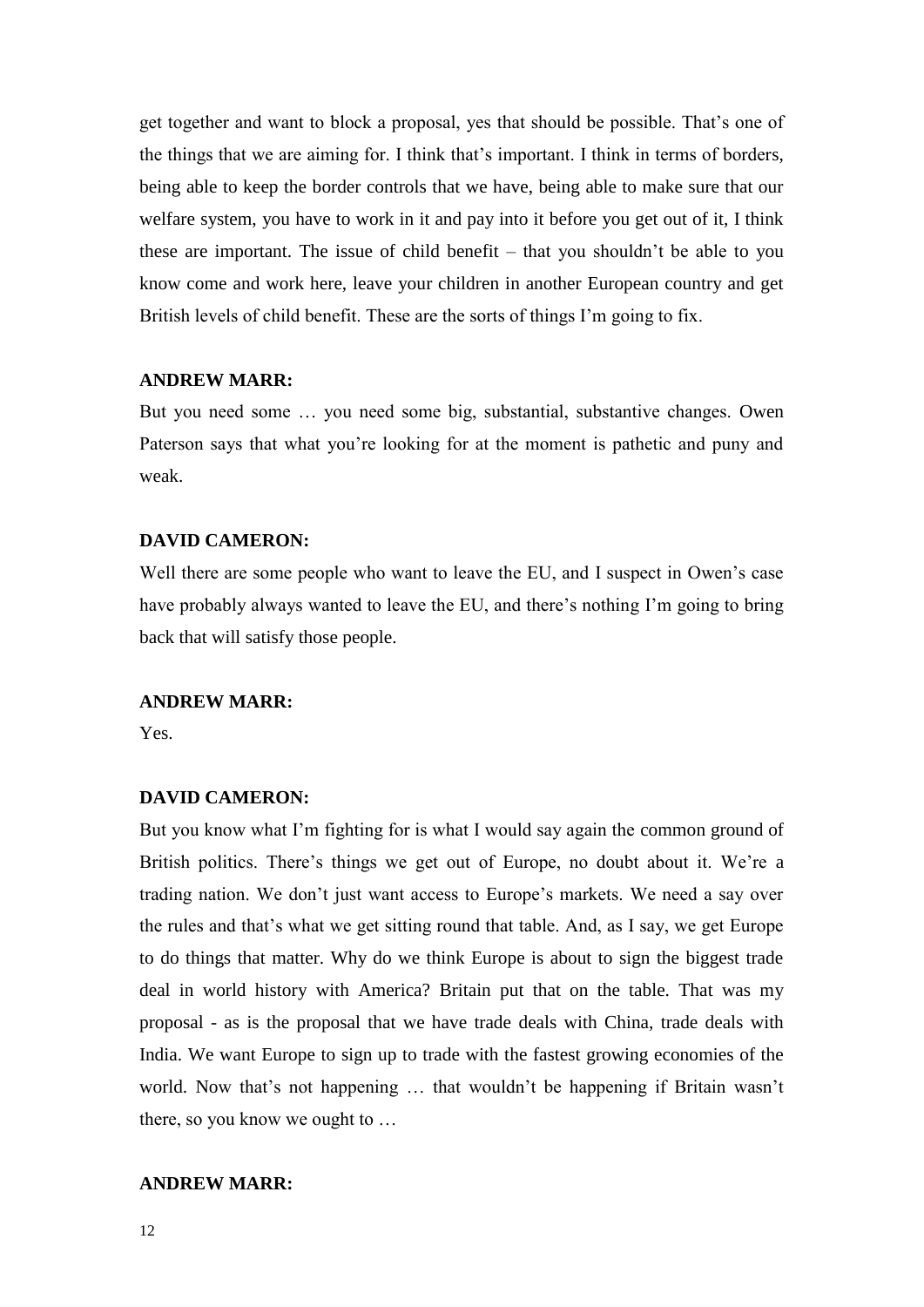*(over)* You don't sound to me like a man who wants to head for the exit door. Would you regard it as a failure of your premiership if by the time you stood down this country was out of the EU?

## **DAVID CAMERON:**

No what will … what will be important is getting the right deal. If I can get the right deal that will be a success and then it'll be up to the British people to decide whether they agree with my success.

#### **ANDREW MARR:**

*(over)* And if you can't get the right deal, we'll be out of the EU and therefore it would be a failure?

## **DAVID CAMERON:**

Well no, look in the end it's going to be for the British public to decide. And frankly, as I say, if I can't get the things that Britain needs then I don't rule anything out in terms of the role that I would play because we do need these changes.

#### **ANDREW MARR:**

Graham Brady says that one of the things people want to hear at this conference is whether loyal members of your government - cabinet ministers, other ministers and back benchers as well - if they feel in their heart of hearts they want to leave the EU have the freedom to make that case? Or will you get rid of them? Will you sack them for doing that?

## **DAVID CAMERON:**

The time to make that decision is when I've completed the negotiation. I mean everyone in the government …

## **ANDREW MARR:**

*(over)* There are people this week who want to go onto platforms and make the case against the EU – some of them in your government. Do they just have to shut up?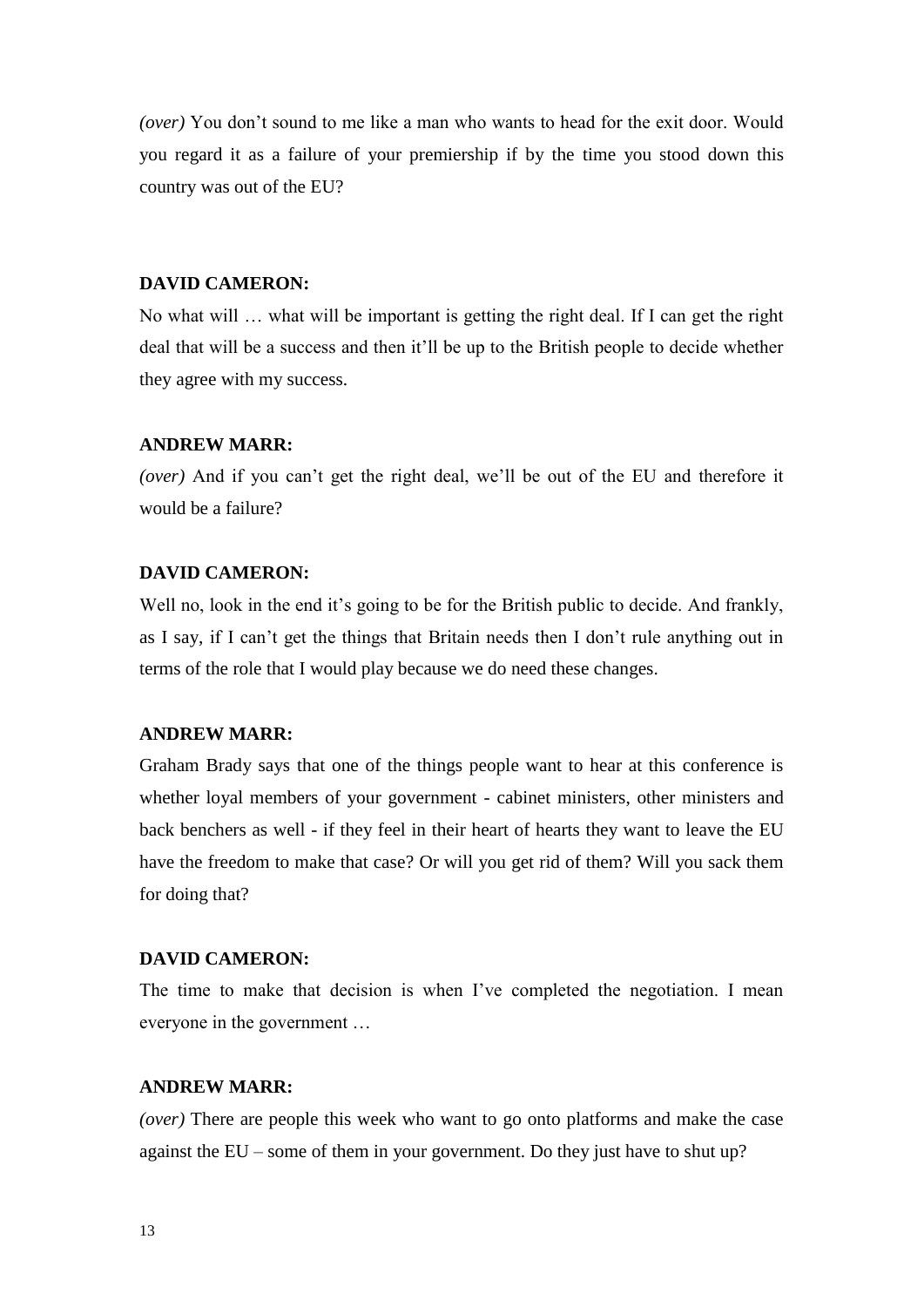*(over)* Well if you're a member … if you're a member of my government, then you have signed up to the process of renegotiation and referendum and you've signed up to the belief that we can achieve a successful renegotiation. Everyone has signed up to that. Now at the end …

## **ANDREW MARR:**

*(over)* And therefore for the time being zip?

## **DAVID CAMERON:**

*(over)* Now at the end … Well no people can stand up and explain why this is the right policy for the country.

## **ANDREW MARR:**

*(over)* But in public.

## **DAVID CAMERON:**

I mean that's …

## **ANDREW MARR:**

*(over)* I see, they're allowed to agree with you.

## **DAVID CAMERON:**

Well that's ... It's called collective responsibility.

## **ANDREW MARR:**

Alright. Let's turn to another issue which is on your plate and very, very dangerous at the moment. Now that the Russians have got their jets and their anti-aircraft missiles and their fighters and their troops into Syria, isn't the old policy of let's go back to the Commons and have a vote and possibly start to do bombing runs inside Syria against Isil now redundant or too dangerous to pursue?

## **DAVID CAMERON:**

No I don't think it is because our policy should be just squarely rooted in the national interest of the United Kingdom. In a way that's what this conference is about. It's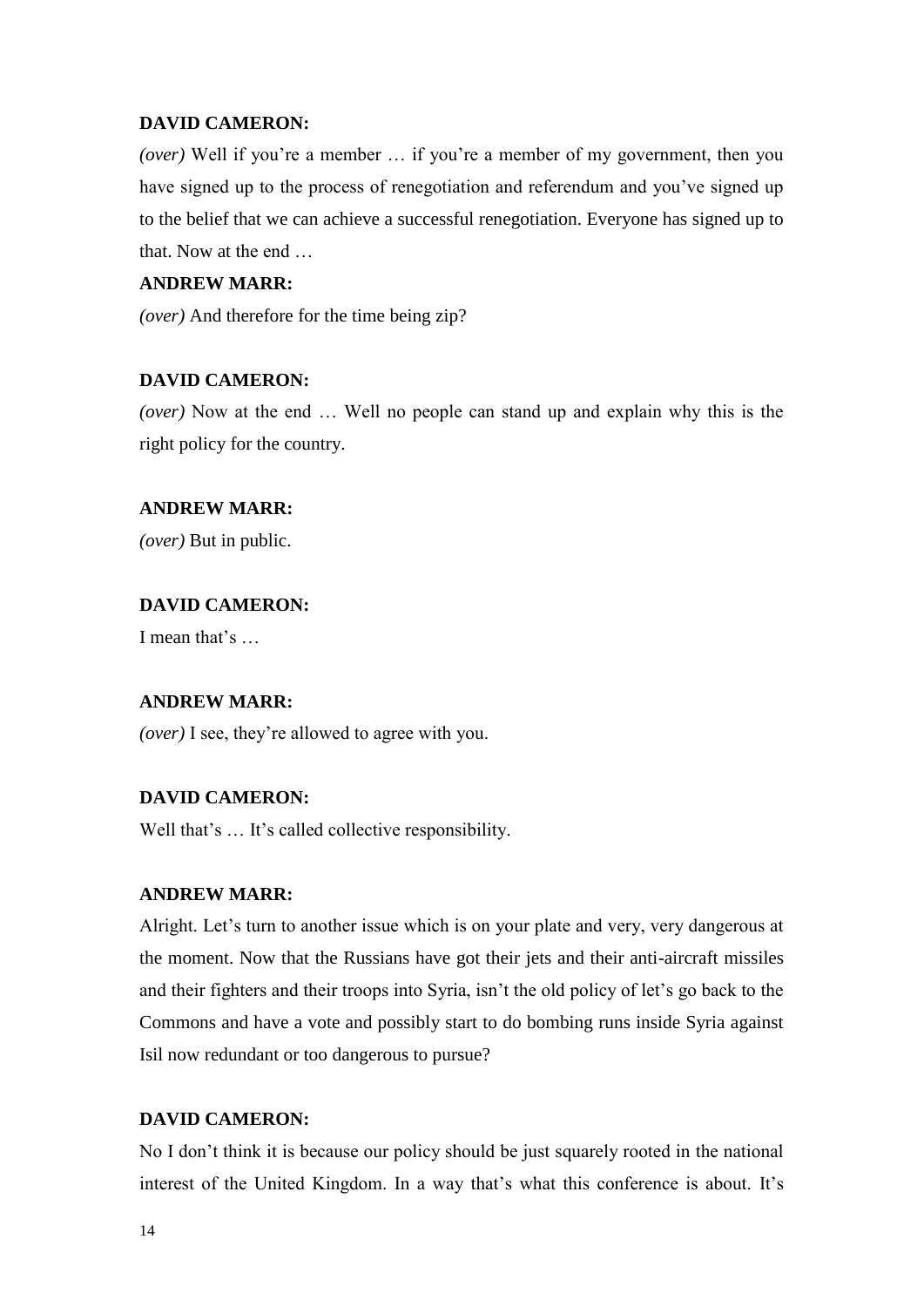about economic security for our families, national security for our country. Our national security will be assisted, greatly assisted by degrading and ultimately destroying Isil both in Iraq and Syria. Today we're helping others …

## **ANDREW MARR:**

*(over)* But the Russians have closed the air space. They have said you cannot fly here, we control this air space.

#### **DAVID CAMERON:**

No that's not the case. What's happened … I mean tragically what's happened is that most of the Russian air strikes, as far as we've been able to see so far, have been in parts of Syria not controlled by Isil but controlled by other opponents to the regime.

#### **ANDREW MARR:**

Yes I can see that.

## **DAVID CAMERON:**

So what is happening is that …

#### **ANDREW MARR:**

*(over)* They're backing Assad in effect?

## **DAVID CAMERON:**

They are backing the butcher Assad, which is a terrible mistake for them and for the world. It's going to make the region more unstable, it will lead to further radicalisation and increase terrorism. And I would you know say to them change direction, join us in attacking Isil, but recognise that if we want to have a secure region we need an alternative leader to Assad. He can't unite the Syrian people. He's been the cause as actually *(Marr over/inaudible)* the Deputy Editor of the New Statesman was saying rightly on your programme. Assad has driven far more people from their homes with the barrel bombs and the brutality than even the brutal death cult of Isil.

## **ANDREW MARR:**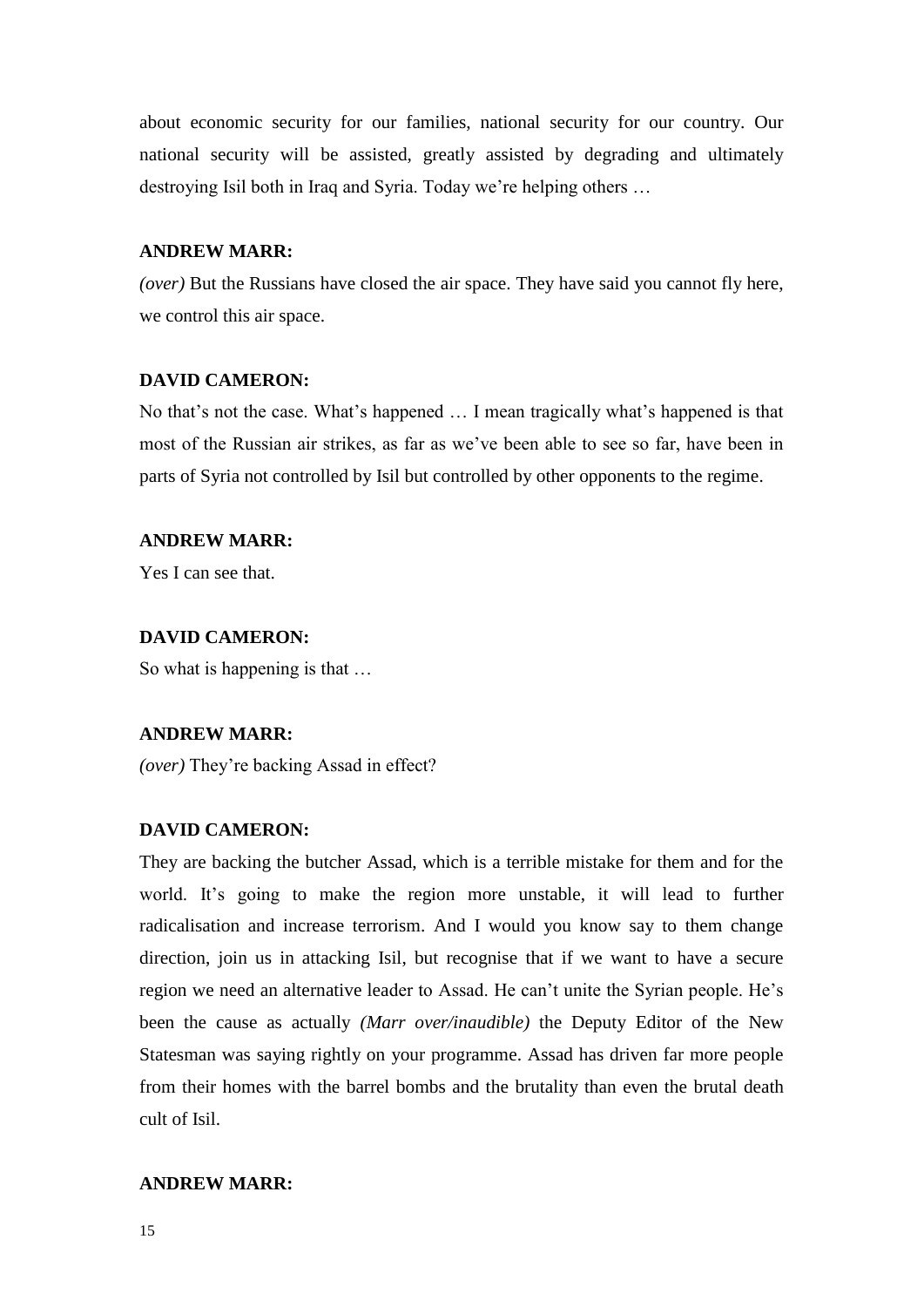But Putin is determined to keep him there and if you fly RAF jets across Syria there must be a chance that we will, by accident if you like, come into conflict with the Russians?

## **DAVID CAMERON:**

Obviously we're not going to do that until we have a vote in the House of Commons. But meanwhile we are supporting the Americans and others who are attacking Isil in Syria. We have ourselves used drones in Syria where there's a national interest at stake and would do so again because you know be in no doubt Isil, this appalling death cult, there are people who are plotting murder and mayhem on the streets of Britain and we've got to have the capabilities to deal with them - which is why you know we've announced today we're going to be increasing the fleet of drones that we have.

## **ANDREW MARR:**

And we've seen these hideous scenes of beheadings and so forth. But let me ask you about another scene of beheading: Saudi Arabia who carry out more beheadings than Isil do themselves. There's a guy called Mohammed al-Nimr. He was 18 when he was arrested. He is about to be crucified and beheaded by the Saudi government. What's your message to them about that?

#### **DAVID CAMERON:**

Don't do it. We raised this case with the Saudis, as we raise all human rights cases with them, and we don't agree with the way that they go about these things, you know. And we've never stood back just because they are partners when it comes to national security, they've given us vital intelligence information that has stopped bombing attacks in Britain, but you know we never stint in telling them that we don't agree with them on this human rights issue.

#### **ANDREW MARR:**

Is it right that we are bidding for a prison contract with this regime?

#### **DAVID CAMERON:**

Well it's right that we do work with Saudi Arabia, but we wouldn't ever be any part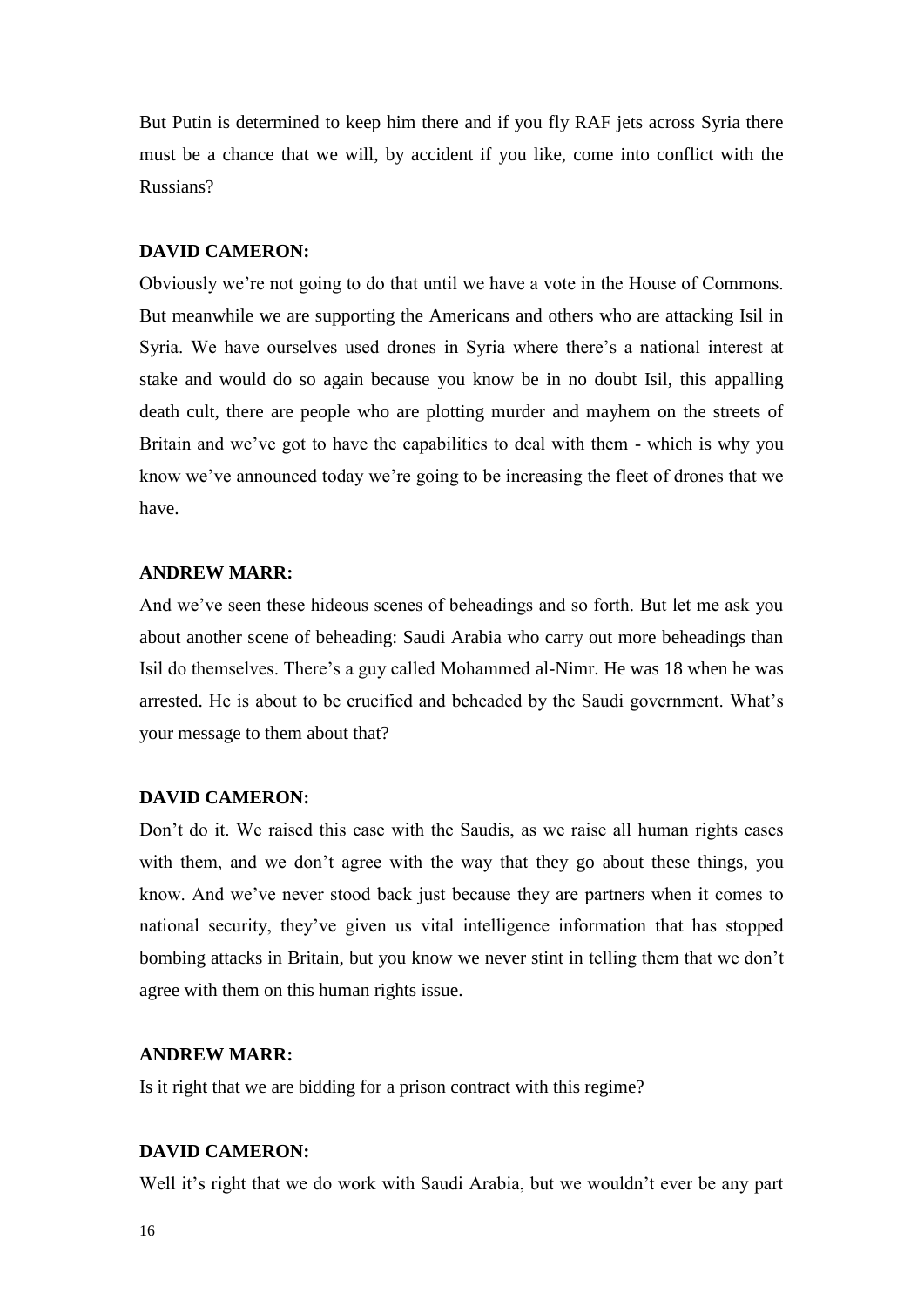of the punishment that they carry out that you just sort of mentioned.

#### **ANDREW MARR:**

But the Justice department is bidding for a contract in Saudi Arabia to modernise prisons there. This seems … you know this is a regime which is doing appalling things to people day after day, week after week.

#### **DAVID CAMERON:**

*(over)* As I say … as I say there's a different matter between, for instance, you know helping supply the police or military, but we would never be part of the sort of punishments that they hand out because we do not … You know Britain does not support the death penalty.

#### **ANDREW MARR:**

*(over)* But do you want to help their "justice" system? That's what we're supporting.

## **DAVID CAMERON:**

*(over)* But we do not help ... we do not support the death penalty in any state anywhere in the world and when people are on Death Row we always make the point to those governments concerned and of course that will continue to be the case.

#### **ANDREW MARR:**

Alright. Now when you told my colleague James Landale in your very nice kitchen that you weren't going to serve for a full third term, did you know at that point, was it obvious to you that you were going to unleash the kind of demons of the party – people looking for who's going to be the next leader, endless distraction? We were talking about it during the paper review.

#### **DAVID CAMERON:**

No what I said was a very simple answer to a simple question. A lot of people …

#### **ANDREW MARR:**

*(over)* Always the worse ones.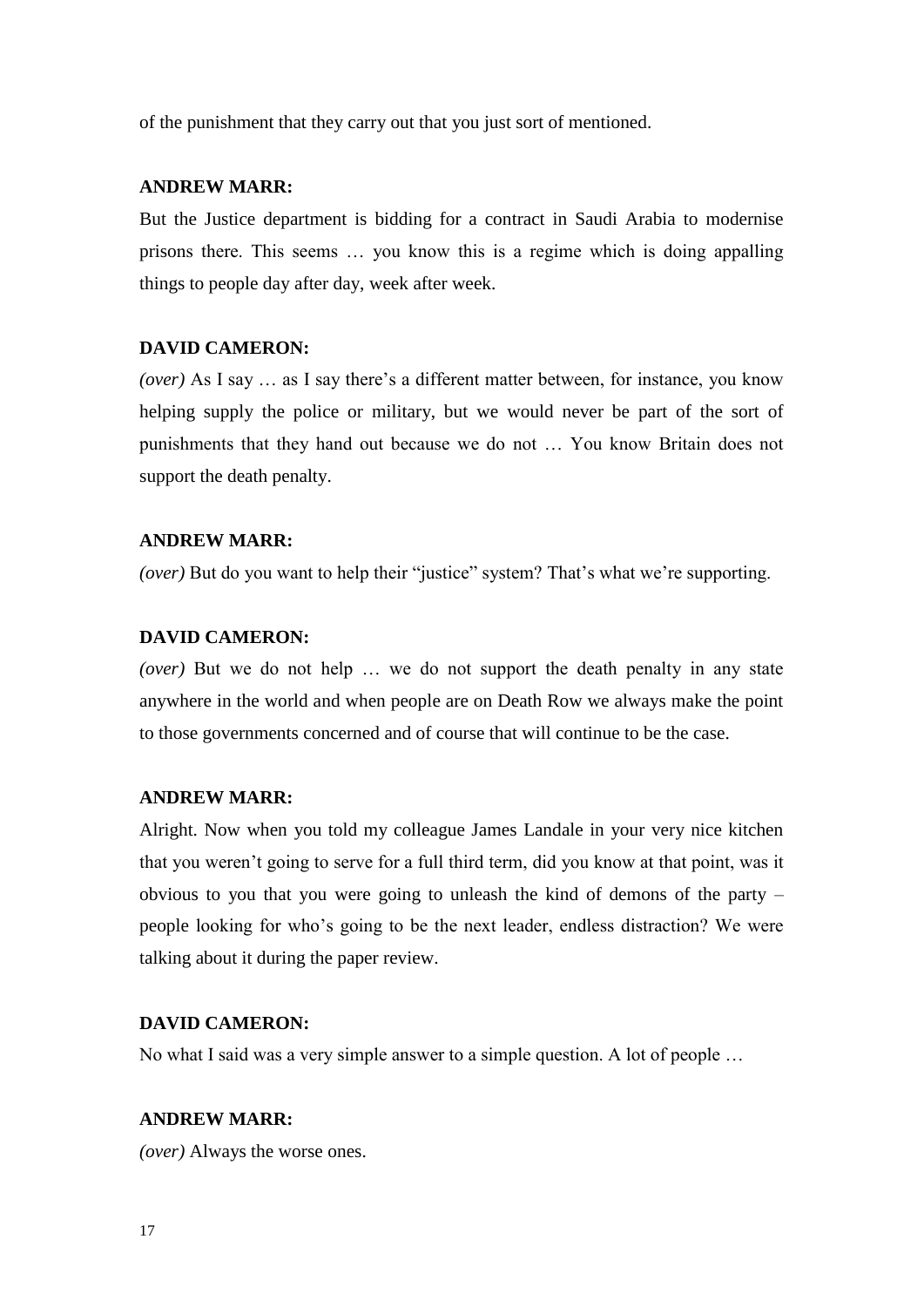*(over)* … have been wondering would you serve a full second term …

## **ANDREW MARR:**

*(over)* Always the dangerous ones.

## **DAVID CAMERON:**

*(over)* … and I said yes I will serve a full second term. But then asked the question about a third term, I said I think 10 years as Prime Minister is quite a lot. I'm absolutely passionate about the job, I leap out of bed every morning with a great honour to do this job …

## **ANDREW MARR:**

Yeah.

## **DAVID CAMERON:**

… but I think 10 years is enough. Now the effect it has on the Conservative Party, frankly I would say look it's good, we've got a team, we've got a team with stars in it. And of course people will look at some of those stars and think well you know … you know he or she, would they be able to do this job? Good! Frankly it's great! You know people are asking you know well look at this person, look at that person. I want to run a team and that's great.

## **ANDREW MARR:**

And you want to see a proper contest, not a coronation?

## **DAVID CAMERON:**

Well it's not up to me. We have ...

## **ANDREW MARR:**

*(over)* I remember last time, we had David Davis and you having a real contest.

## **DAVID CAMERON:**

Well it was, absolutely. As I said to Jeremy Corbyn, sometimes the outsider wins, you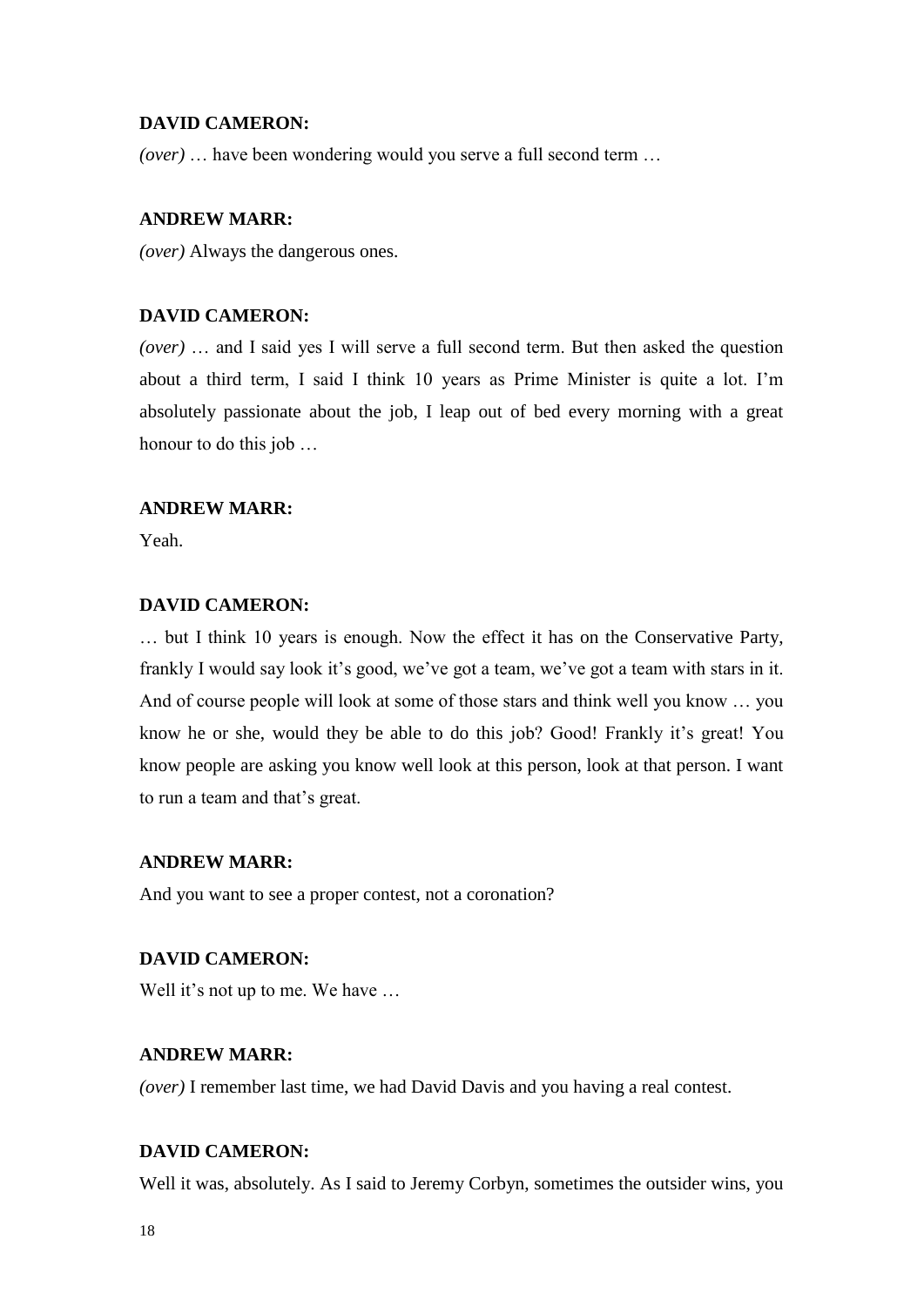know.

## **ANDREW MARR:**

Yes, we know that.

## **DAVID CAMERON:**

But look, we have very clear rules. **ANDREW MARR:** Yes.

## **DAVID CAMERON:**

Those rules will be followed. It's never a coronation because it's not my decision. It is the decision of the MPs and the party members.

## **ANDREW MARR:**

*(over)* Of course the outside … the outside are winning …

## **DAVID CAMERON:**

And look, I think frankly you know I have a very clear mandate from the British people. That's what this week is going to be about – delivering modern, compassionate, Conservative government; delivering the security that people want at every stage of their lives; delivering our manifesto. And we've cracked on with a hell of a pace since May delivering that manifesto and that's what we're going to do for the next five years.

## **ANDREW MARR:**

Okay.

## **DAVID CAMERON:**

And you know then in time someone else will take over.

## **ANDREW MARR:**

You mentioned Jeremy Corbyn just now. He said, with admirable clarity and honesty, that there were no circumstances in which he would press the nuclear button. Would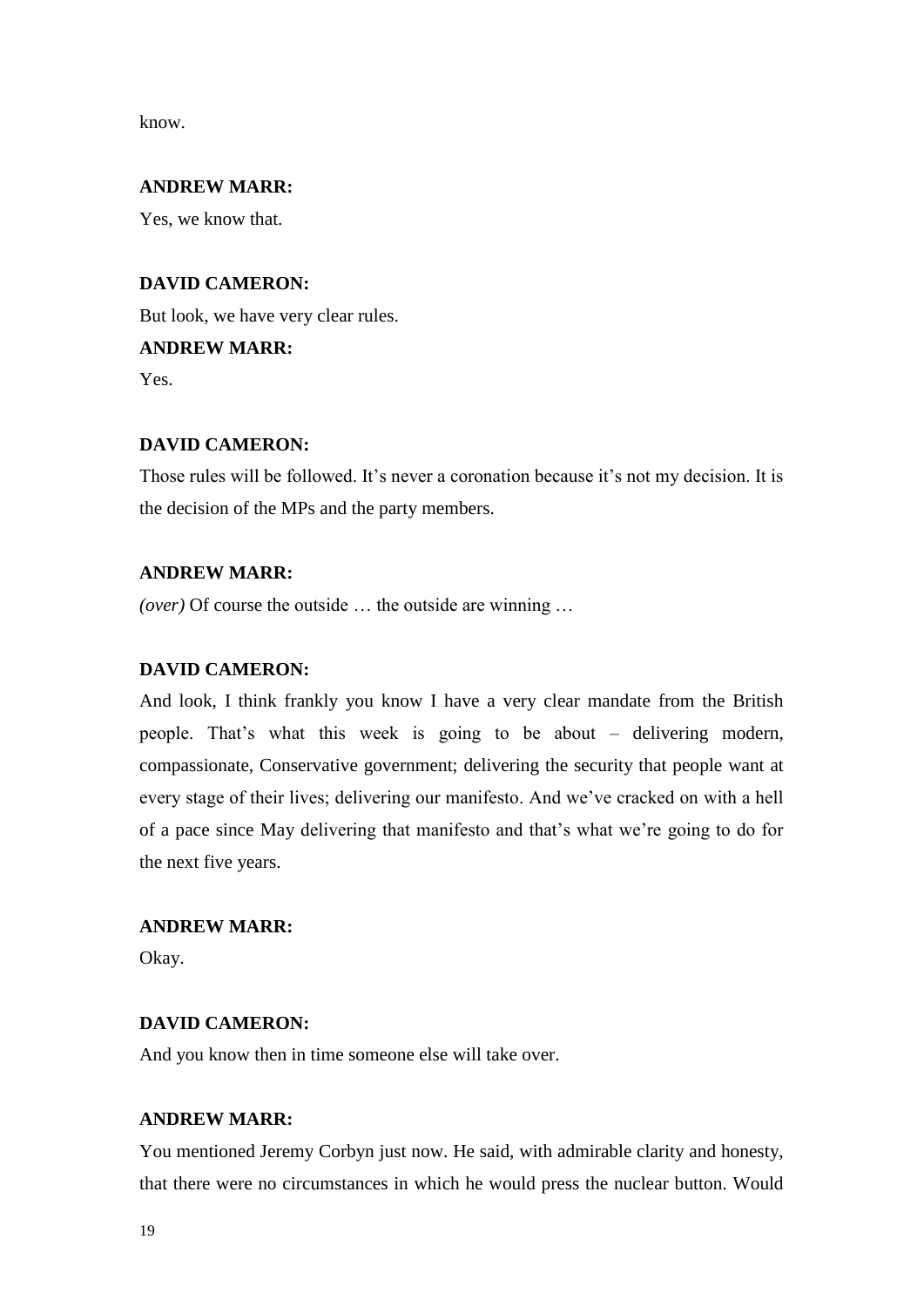you say the same or would you say yes there are circumstances …

#### **DAVID CAMERON:**

*(over)* No …

#### **ANDREW MARR:**

*(over)* … however tragic, in which I would deploy the nuclear …?

#### **DAVID CAMERON:**

No his answer … The problem with his answer is that if you want to have … if you believe, like me, that Britain should keep the ultimate insurance policy of an independent nuclear deterrent, you have to accept there are circumstances in which its use would be justified. And if you give any other answer other than that you are frankly undermining our national security, undermining our deterrent and making Britain in a dangerous world – we've just been discussing Putin in Russia ...

## **ANDREW MARR:**

*(over)* So you would press the button in short?

#### **DAVID CAMERON:**

I've given the answer, which is if you believe in the nuclear deterrent – as  $I$  do – you have to accept there are circumstances that justify its use.

#### **ANDREW MARR:**

Alright, let's move onto another big subject that's been floating around the conference. I am not going to go through all the unproven allegations in a particular book, but I am going to ask you generally speaking - you've seen the stuff all over the press, everyone's talking about it – is there anything more you want to say about those allegations? Is there anything you want to fess up to or particularly stamp on?

## **DAVID CAMERON:**

*(over)* No. Frankly no. Look you know I think everyone can see why this book was written. In fact you know the author wrote an article himself explaining you know why he was doing this. So I think everyone can see through it, so frankly I'm not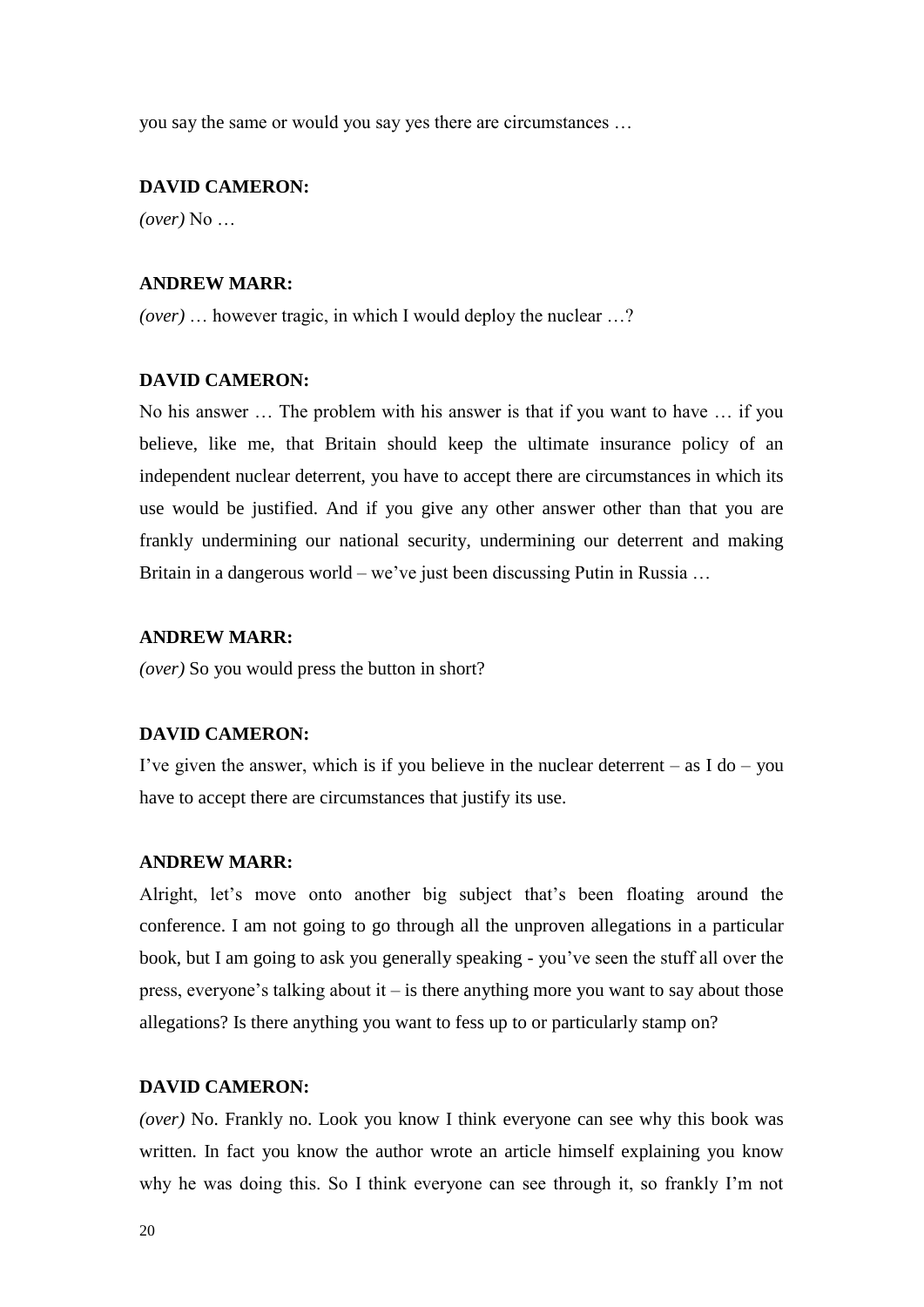going to dignify it with individual responses. I think people, frankly they've had a look and they've made their mind up.

## **ANDREW MARR:**

Well let's stick to the why as it were – why – because he was once a kind of friend of yours, wasn't he? I mean …

## **DAVID CAMERON:**

Well he was a supporter of the Conservative Party and he was Deputy Chairman of the party, but obviously he's not happy with what happened and he's let fly.

## **ANDREW MARR:**

*(over)* He gave 8 million … I think he gave £8 million to the party. And he thought … He says he had a conversation with you in which you promised him a senior job in government. The implication is in the Foreign Office. Did that take place?

## **DAVID CAMERON:**

Andrew, you just asked me was I going to dignify all of this book with … I'm not …

## **ANDREW MARR:**

*(over)* It's not about the book. It's about why the book ...

## **DAVID CAMERON:**

*(over)* Well that is about the book, that is about the book.

## **ANDREW MARR:**

*(over)* … it's about why the book happened.

## **DAVID CAMERON:**

Look …

## **ANDREW MARR:**

And this is serious because he is suggesting that he came to you trying to get a job in government because he'd paid the Conservative Party all this money and …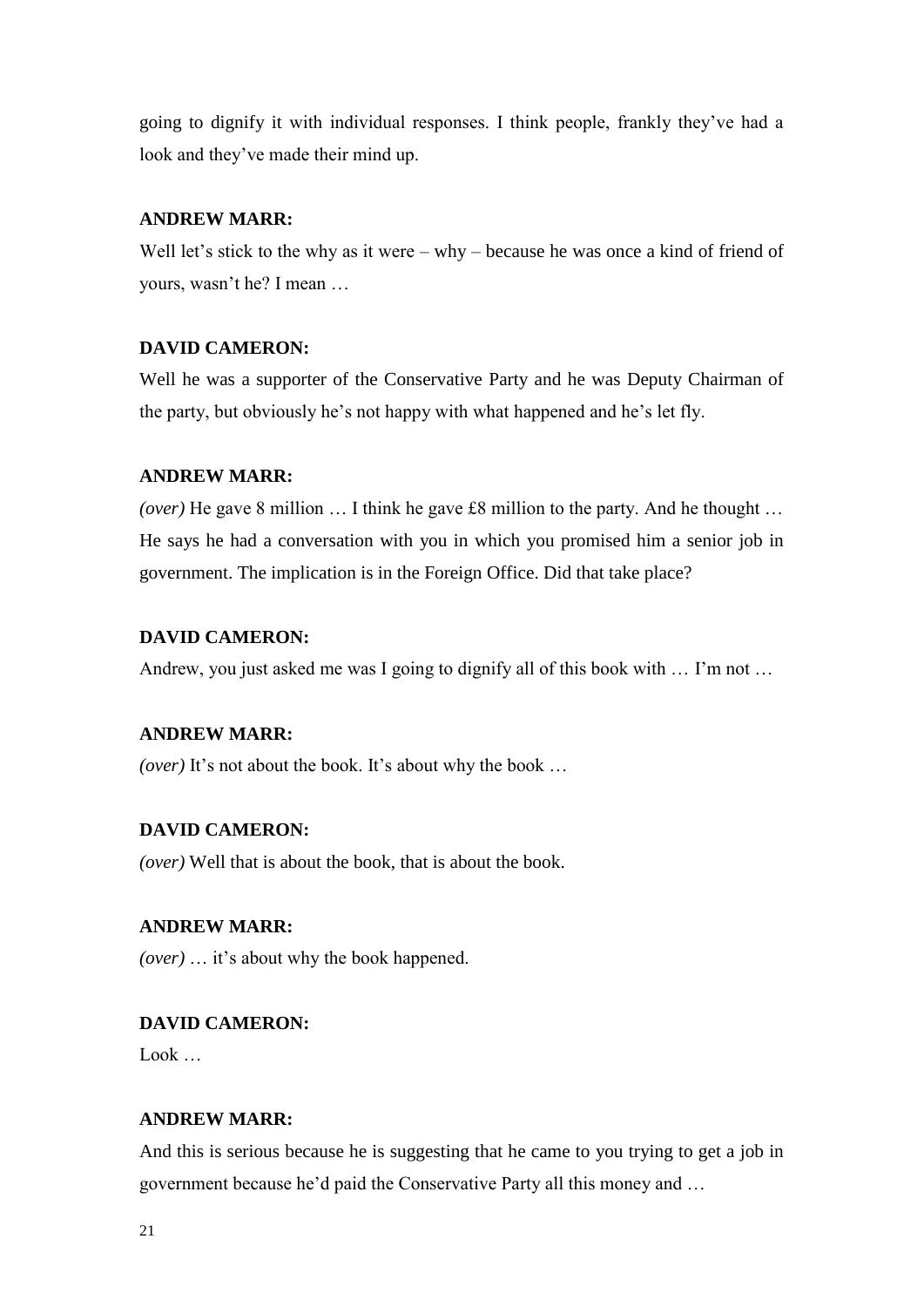*(over)* Well I think you can tell …

## **ANDREW MARR:**

*(over)* … I'm just asking whether you had that conversation, whether you promised him a job?

## **DAVID CAMERON:**

*(over)* … well I think you can tell by the fact that he didn't get a job …

## **ANDREW MARR:**

He didn't get a job, yes.

## **DAVID CAMERON:**

… that he didn't get a job.

## **ANDREW MARR:**

Yeah. Would that have been a corrupt transaction had you given somebody a top job in government? I mean what would I be having the conversation with you about if you'd given him a job?

## **DAVID CAMERON:**

*(over)* Well the thing … the thing is … maybe the one thing I will comment on because it's important. When I became Leader of the Conservative Party, the Conservative Party had debts of about £28 million, money we owed to other people – including to Michael Ashcroft. I repaid that. I raised money from elsewhere and repaid that debt because I didn't want to be in people's debt. And the Conservative Party today has virtually no debts at all. We have raised money, we've broadened our fundraising base, we've paid off all these loans …

## **ANDREW MARR:**

Okay.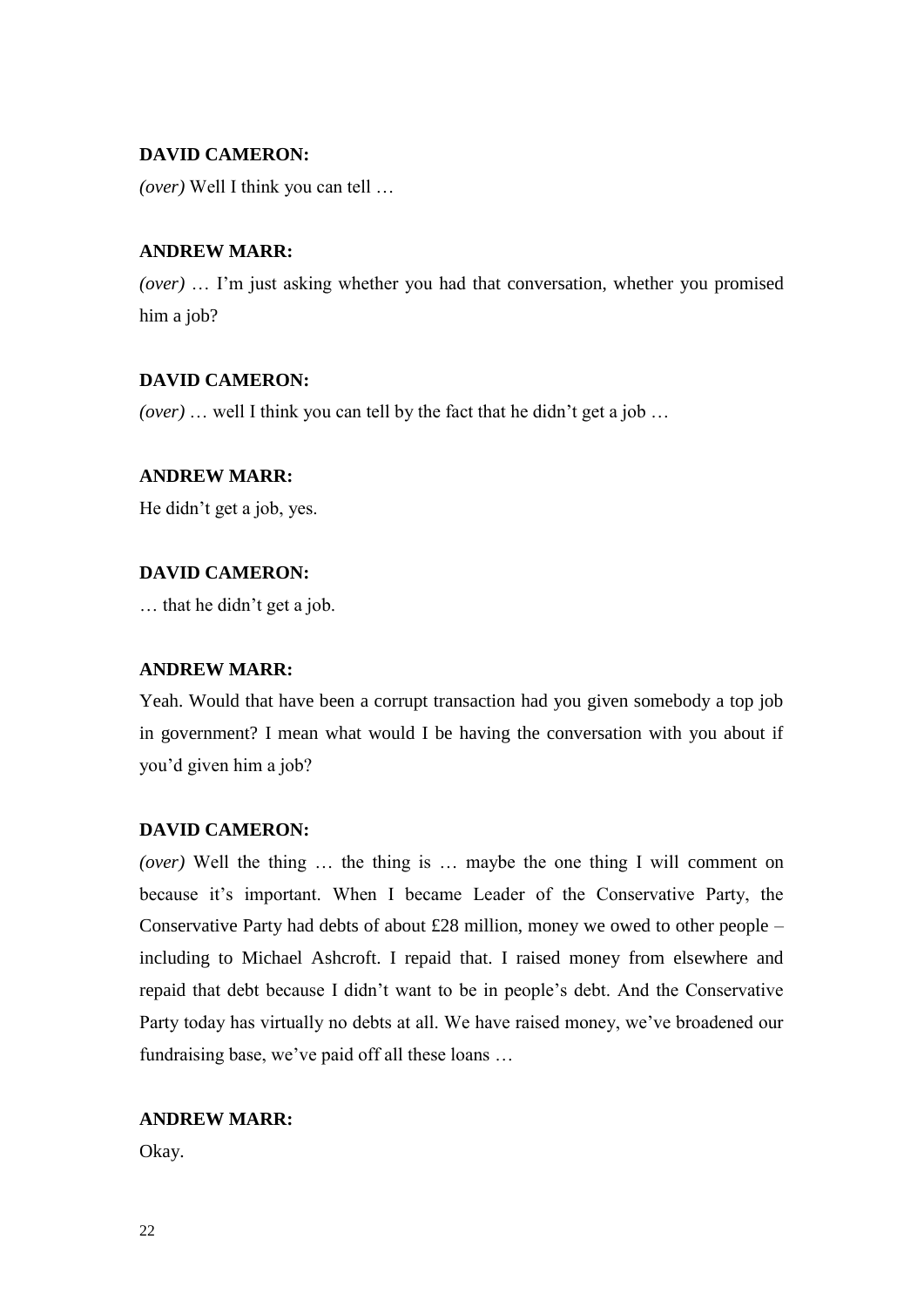… and paid off all these debts because the party I run, I don't want to be in anybody's debt.

## **ANDREW MARR:**

We endlessly talk about donors ending up in the House of Lords and whether that's right or not, but would it be a different thing for a donor to end up in government because he was a donor?

## **DAVID CAMERON:**

Well no one should end up in government because they're a donor. Of course that would be completely wrong.

## **ANDREW MARR:**

Would that be a corrupt kind of deal?

## **DAVID CAMERON:**

Well it would be wrong, you know. I mean, look, you can't ... this is a ... I appoint people on merit, on their ability to do the job, not on anything else.

## **ANDREW MARR:**

Okay. Okay one final question. I promise it's the last one on this subject. I'm not even going to mention Supertramp. But one final question is …

## **DAVID CAMERON:**

*(over)* I did listen to Supertramp.

## **ANDREW MARR:**

You did. You are going to fess up to that?

## **DAVID CAMERON:**

I own up. You know it was a long time ago …

## **ANDREW MARR:**

*(over)* That is probably the biggest scandal of all.

23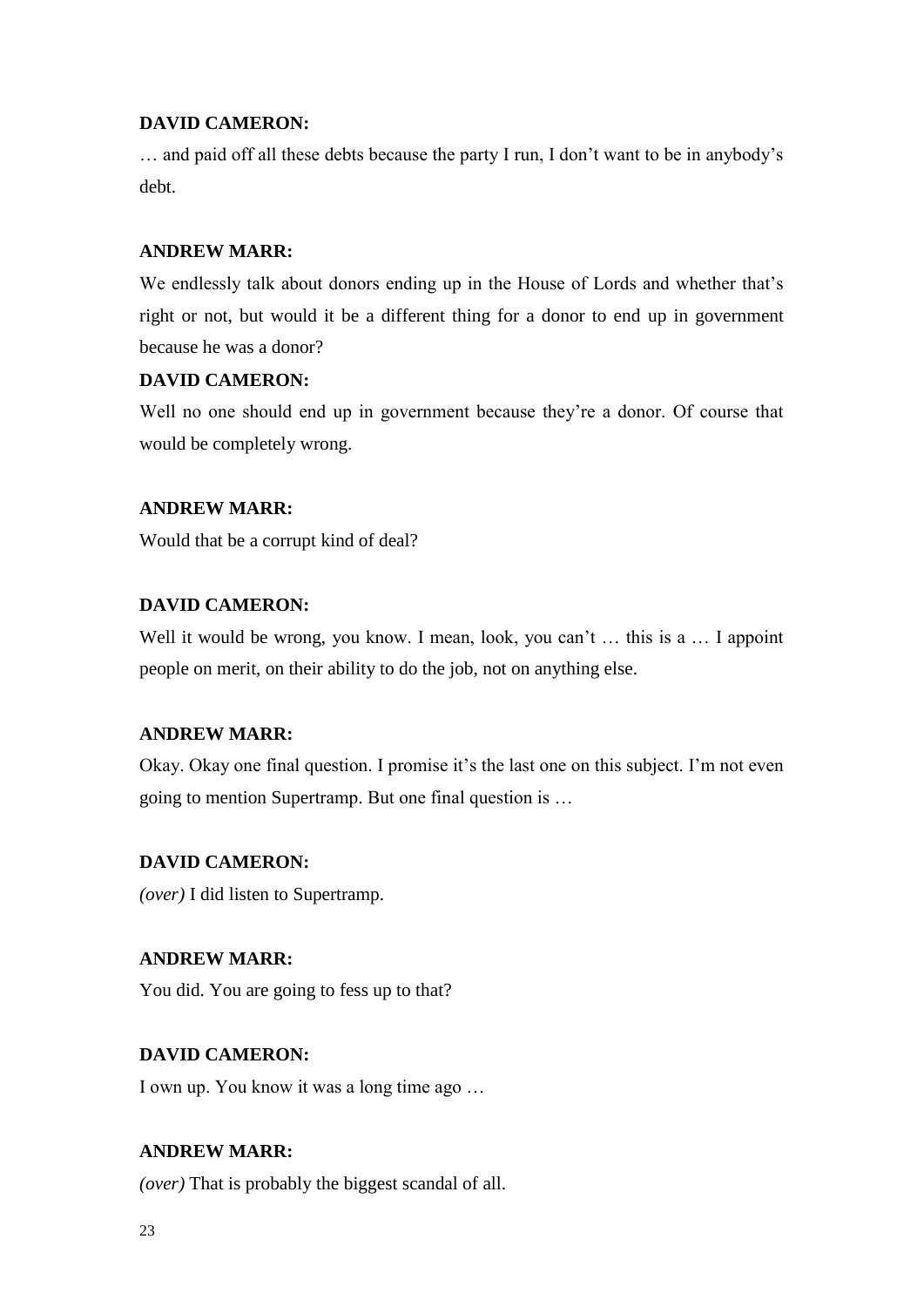… and I was young and you know all the rest.

#### **ANDREW MARR:**

Yeah, yeah, okay. So let's … so there is some truth somewhere. Let's go back to the non-dom issue because the other thing that Lord Ashcroft says is that you knew that he was a non-dom in 2009 before you said that you knew he was a non-dom and that the two of you had a conversation about hiding this before the election.

## **DAVID CAMERON:**

Well if you go back to 2009 what you'll find is that actually I said in December 2009 that we should pass a law that anyone sitting in either the House of Commons or the House of Lords should be a full resident UK taxpayer. And that then happened: the Labour Party brought forward the legislation and we all voted for it and that put the issue beyond doubt.

#### **ANDREW MARR:**

And so when did you know that he was a non-dom?

## **DAVID CAMERON:**

I answered all those questions at the time. You can go back over the record and look at the answers that I gave and all the rest of it. But the key thing is that we made sure you could not sit in the House of Lords or the House of Commons if you weren't a full UK resident taxpayer and quite right too.

## **ANDREW MARR:**

The reason I'm pressing this is that he says you knew in 2009 and everybody else says you knew in 2010 and this is significant, this is not tittle-tattle.

## **DAVID CAMERON:**

But I think we've been … Again this is back to the reason why the book was written – as an act of, I don't know, revenge as he puts it. But you go back over my answers …